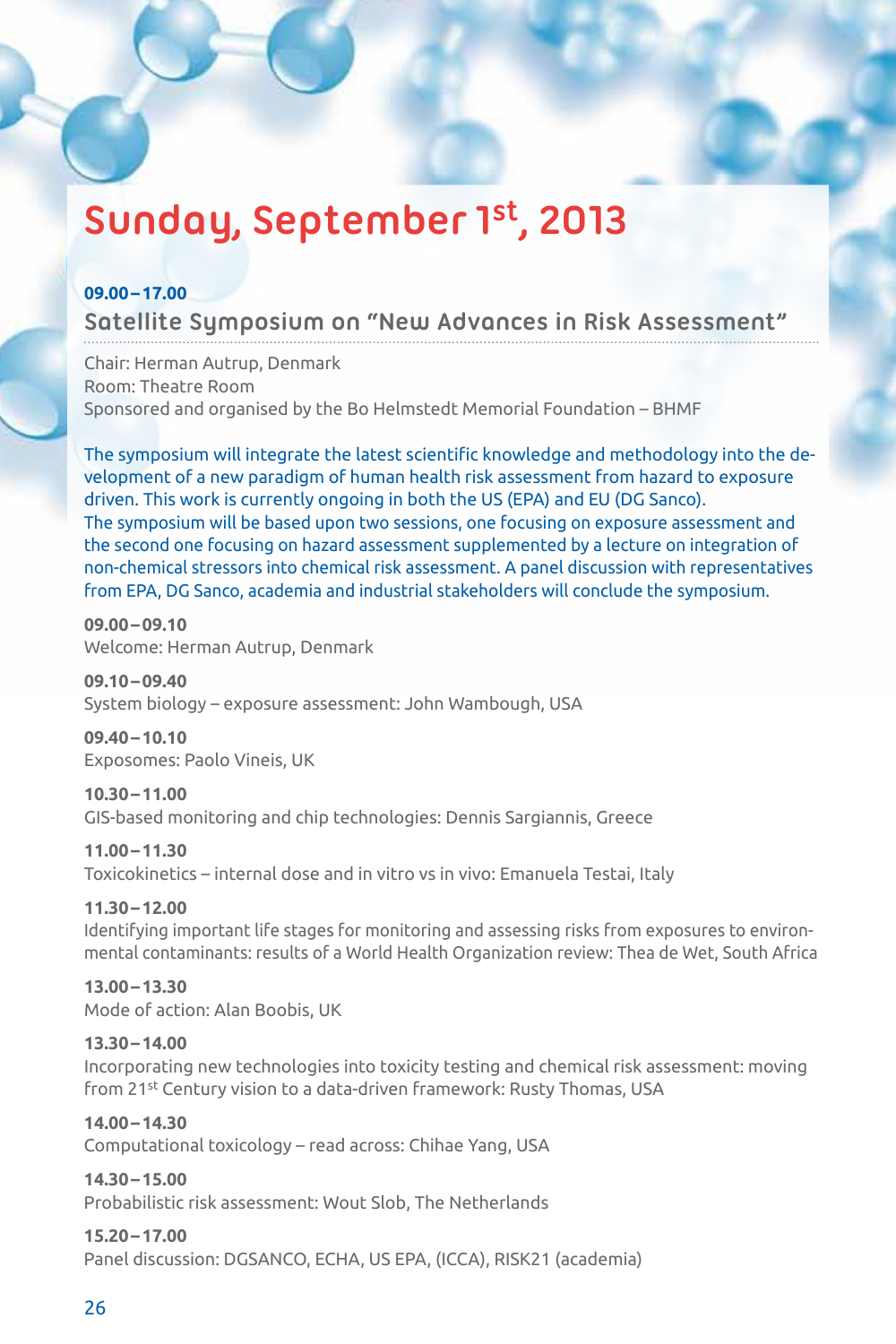# **10.00–16.40 CEC 1: Dietary exposure assessments – current scenario and emerging issues**

Chair: David Tennant, UK Room: Congress Hall Organised and supported by the International Life Sciences Institute (ILSI Europe)

Dietary exposure assessment is a key component of any risk-benefit assessment, yet it is clear that there is a lack of reliable methodology in this area for assessing consumer exposures to both food constituents and non-food products. Dietary exposure assessment is needed for substance groups of varying chemistries, functions and concentration levels in foods. Assessment guidance is available for individual types of substances, but guidance and practicalities of assessment vary among substance types.

This course aims to raise awareness on key aspects of dietary exposure assessment across different substance types, including emerging issues in methodology, availability of food consumption data, and EU-wide efforts to compile harmonised food consumption data. Modelling of dietary exposure will be demonstrated using case studies on deterministic and probabilistic assessment as well as acute and chronic dietary exposure, for different types of chemicals. Uncertainties in this modelling will be discussed and methods to quantify uncertainty will be lined out.

Participants will finally be introduced to the GUIDEA website as a tool to find up-to-date guidance on dietary exposure assessments. GUIDEA uses a Wikimedia platform which will be an important reference source for stakeholders, providing concise guidance on the planning, conduct, reporting and interpretation of exposure assessments.

- 1 Session background and overview: Diána Bánáti, ILSI Europe, Belgium
- 2 Emerging/developing issues in conducting dietary exposure/intake assessment: Jürgen Koenig, Austria
- 3 Dietary exposure modelling of chemicals: Polly Boon, The Netherlands
- 4 Refinement of dietary assessment methods: Davide Arcella, Italy
- 5 Quantification of uncertainties: Marc Kennedy, UK
- 6 Assessing uncertainties in dietary exposure analysis improving confidence in results: Susanne Kettler, Belgium
- 7 GUIDEA guidance for dietary intake exposure assessment e-learning tool: David Tennant, UK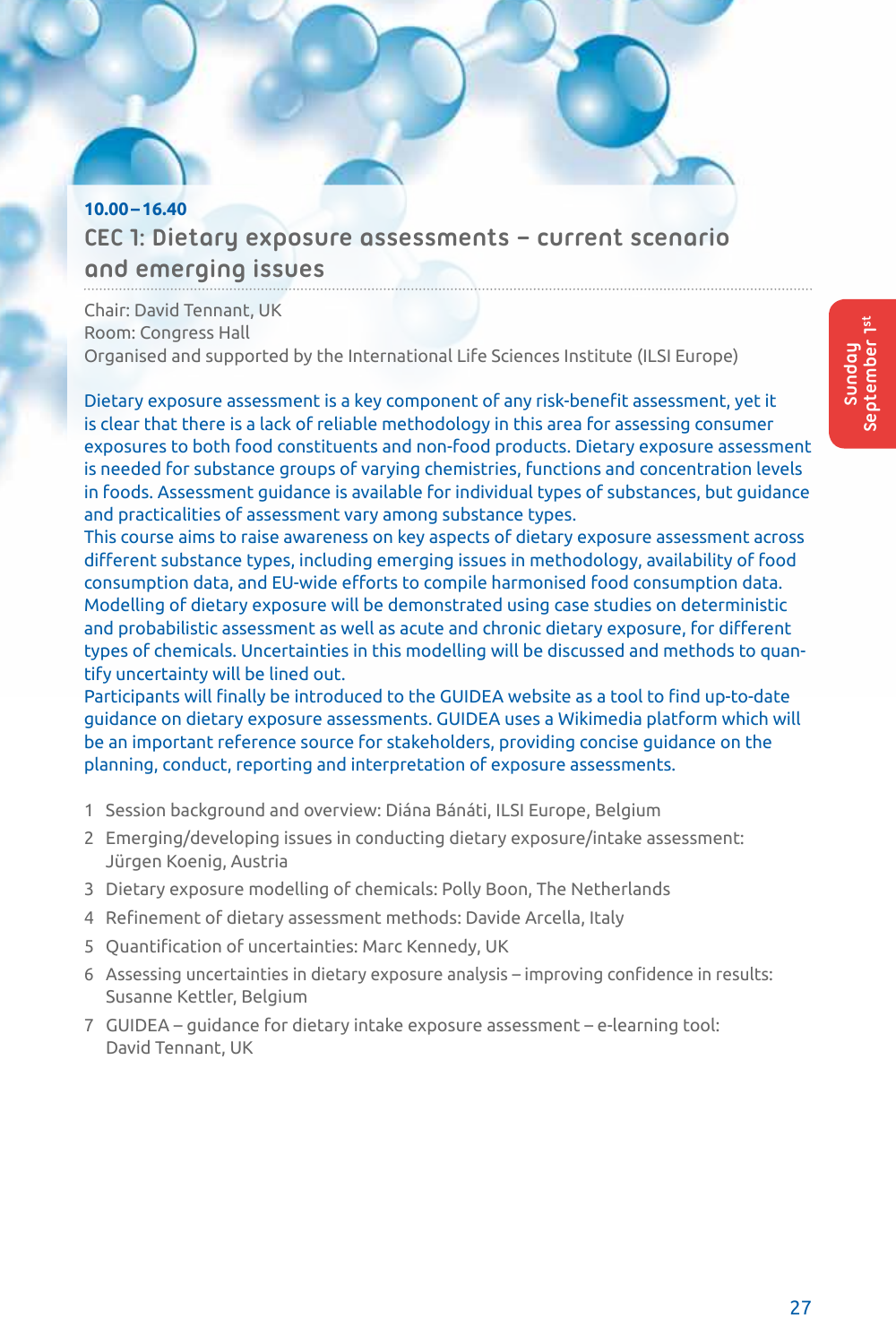# **09.30–16.30 CEC 2: New methods to assess contact sensitizing potential of chemicals**

Chairs: Emanuela Corsini, Italy and Raymond Pieters, The Netherlands Room: Grimsel 1+2 Organized by the EUROTOX Immunotoxicology and Chemical Allergens Specialty Section

Allergic contact dermatitis (ACD) is to a considerable extent a preventable disease. A correct detection of skin sensitizers, the characterization of potency, the understanding of human skin exposure, and the application of adequate risk assessment and management strategies can all contribute to a reduction of ACD.

From March 2013 onward the ban on animal use to assess repeated dose toxicity, including sensitizing potential, of cosmetic ingredients is definitive. Due to the new European policy on chemicals (REACH), in vitro methods are also likely to play a major role in the near future. Growing political and practical resistance to toxicity testing in animals has driven the development of animal-free methods for screening and prioritization of toxicants, including those causing allergic hypersensitivity. Over the last decade, incredible progress has been achieved and several in vitro methods have been proposed both from academia and industries to identify the potential of chemicals to induce skin sensitization. The SENS-IT-IV project is one of the important projects sponsored by the EU to promote the development of alternative testing to animals. The SENS-IT-IV project has provided many mechanism-based assays, which together may provide a strategy to address the issue of contact sensitization. This CEC aims to provide the up-to-date status to inform all stakeholders interested in this subject.

Course introduction: Raymond Pieters, The Netherlands

- 1 Pathogenesis of contact sensitization induction: Erwin Roggen, Denmark
- 2 QSAR and peptide binding assay: Jean Pierre Lepoittevin, France
- 3 Skin absorption and keratinocyte models: Emanuela Corsini, Italy
- 4 Skin models and DC migration: Sue Gibbs, The Netherlands
- 5 T cell priming assays for contact sensitization: Stefan Martin, Germany
- 6 Tiered approach to test contact sensitizers: Marc Teunis, Netherlands
- 7 Colipa (Cosmetics Europe) strategy to assess contact sensitizing potential of chemicals: Kerstin Reisinger, Germany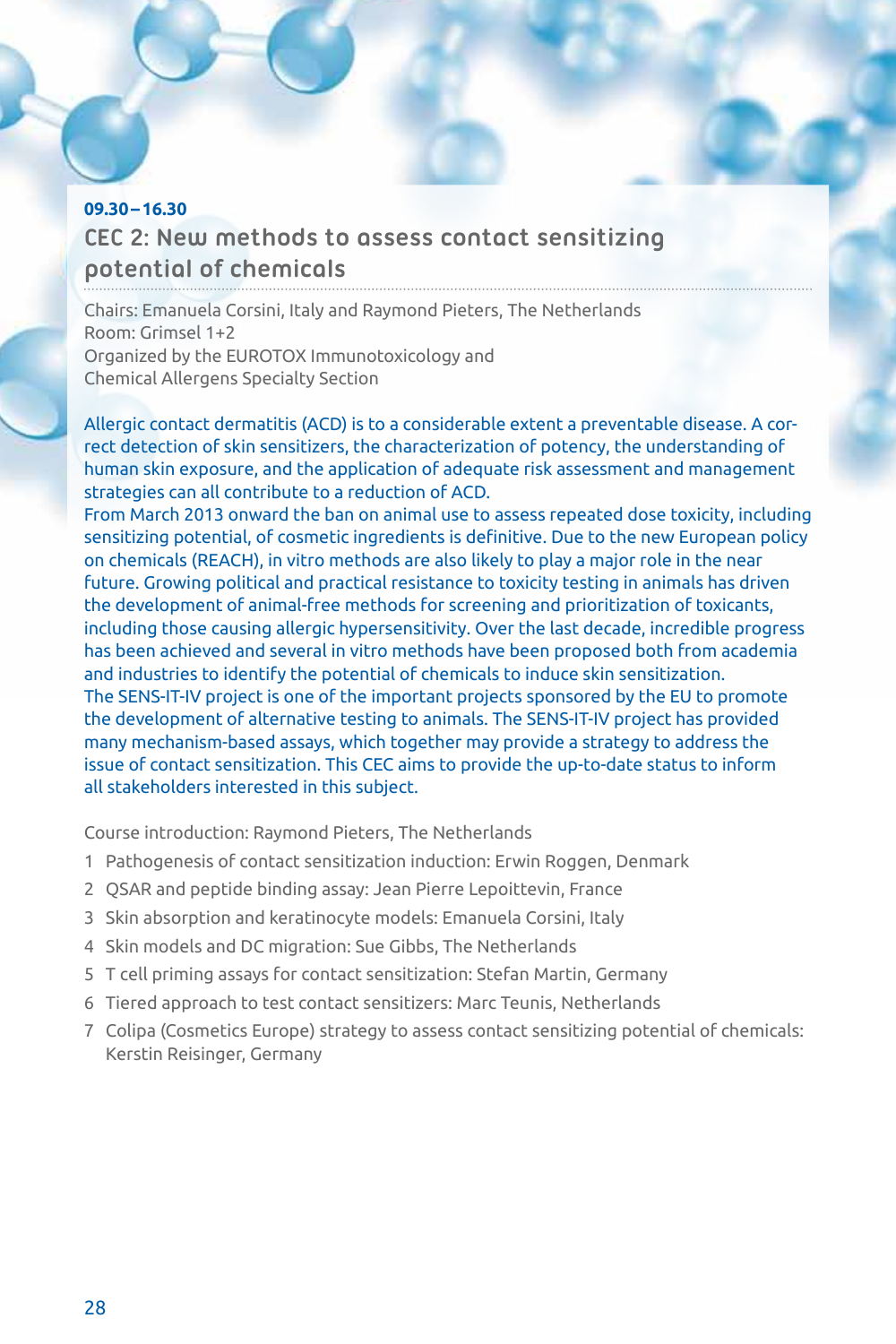# **10.00–16.00 CEC 3: Alternative test methods: challenges and regulatory application**

Chair: David Bell, Finland Room: Brünig 1–3 Organised and supported by the European Chemicals Agency

Alternative test methods to traditional animal testing, and non-test methods, offer the prospect of numerous potential benefits, including reduced costs, increased coverage of chemical space, higher throughput and ethical benefits. These test methods are also of growing interest to regulators, for example with the cosmetics directive. However, it is important to be able to understand the scientific basis for these tests, and the application of that science within specific regulatory frameworks. This course aims to elucidate key scientific and regulatory principles underlying the application of these test methods. The session will open with examining the challenges for regulatory acceptance and recognition of test methods, and explaining how recently developed policies are aimed at dealing with these challenges. The following three presentations set out scientific areas which have regulatory applications. The fifth presentation will provide a status report of areas where testing is and is not feasible, and explain future prospects for their development. Finally, the last speaker will explain with the example of 'read-across' how an alternative method is applied in a regulatory setting. Students will have the opportunity to interact with speakers through a question and answer session.

At the end of the session, participants will have developed an understanding of the status quo for alternative methods, the scientific concepts and constraints that underpin alternative test methods, the concepts associated with acceptance and recognition of test methods, and the application of these test methods within a regulatory context.

Course introduction: David Bell, Finland

- 1 EURL ECVAM recommendations a new tool towards regulatory acceptance of alternative test methods: Claudius Griesinger, Italy
- 2 The application of QSARs in regulatory toxicology: Mark Cronin, UK
- 3 In vitro- in vivo extrapolation for toxicity and use in PBPK: Amin Rostami, UK
- 4 In vitro tests for irritation and corrosion a continuing success story: Laura Rossi, Finland
- 5 The EC report on "Alternative (non-animal) methods for cosmetics testing: current status and future prospects – 2010": Valerie Zuang, Italy
- 6 Regulatory application of non-test methods; the example of read-across in REACH: Karel de Raat, Netherlands

Panel discussion; Questions & Answers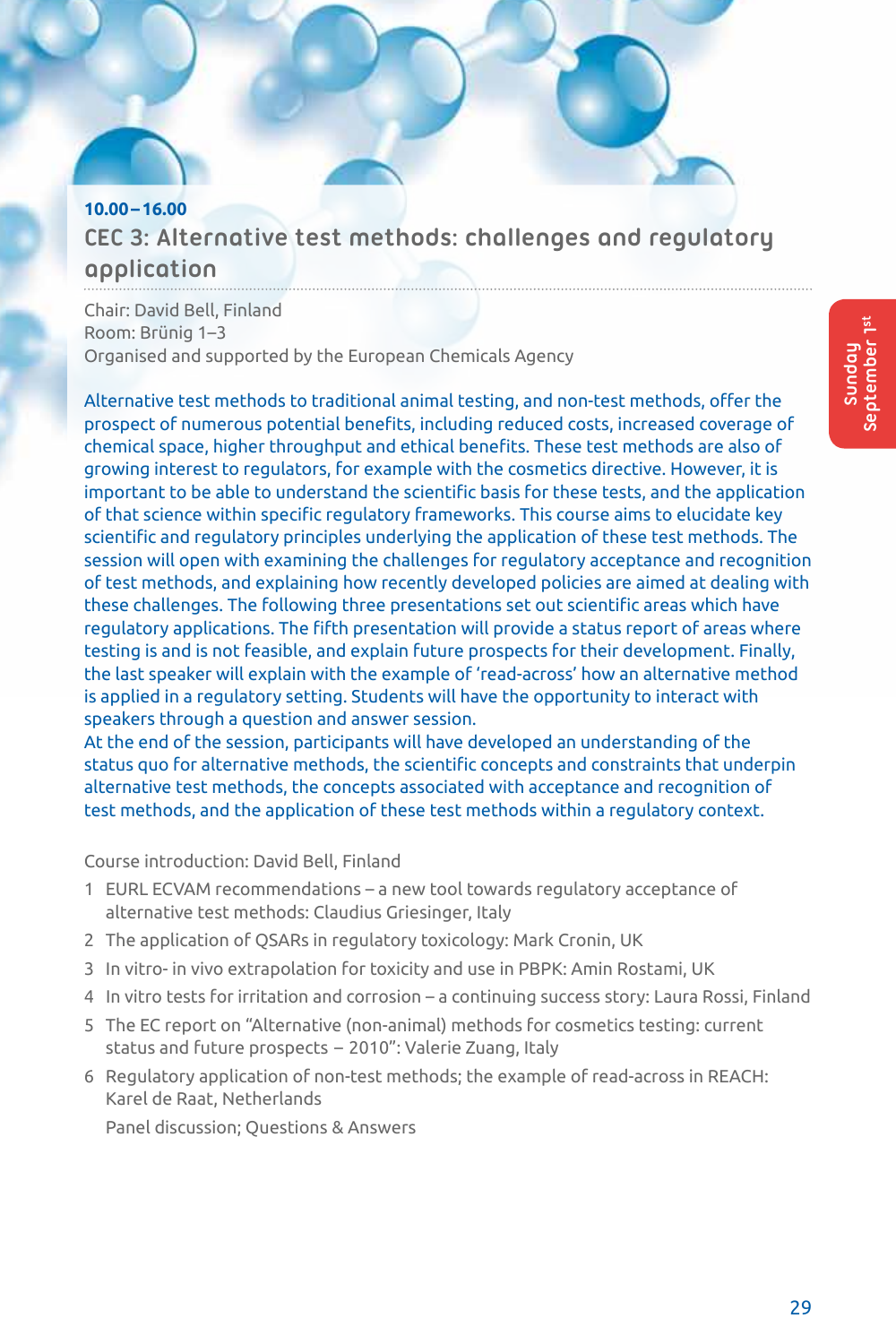# **09.30–16.30 CEC 4: 3d cell models in drug safety: with better tools to better drugs?**

Chairs: David Kaplan, USA and Linda Griffith, USA Room: Harder 1+2 Sponsored by the Bo Holmstedt Memorial Foundation (BHMF)

Selection of drug candidates early on in development has become increasingly important to minimize use of animals and to avoid costly failures of drugs later on. In vitro systems to predict and assess organ toxicity have been of limited value so far due to difficulties in recapitulating in vivo-relevant toxicity on a cell culture level. To overcome the limitations of single cell type monolayer cultures and short-lived primary cell preparations, researchers have created novel 3-dimensional culture systems which appear to more closely resemble in vivo biology. These may become key for drug industry in the evaluation of drug candidates, yet, the value and acceptance of those new models in standard drug safety applications needs to be demonstrated. The sessions aims to give an overview of different approaches undertaken in the field of pre-clinical safety assessment and in particular organ toxicity.

Opening remarks & introduction to the course: Session Chairs

- 1 Development of advanced tissue models for in vitro toxicity testing: ZhanFeng Cui, UK
- 2 Kidney injury and disease modelling in silk based 3d in vitro systems: David Kaplan, USA
- 3 3d cardiac models: Jens Kelm, Switzerland
- 4 Long-term 3d culture systems to detect human-specific liver toxicants Adrian Roth: Switzerland
- 5 Human organo-typical (HOT) co-cultures for functional substance screening Manfred Schmolz: Germany
- 6 Human 3d tissue cultures to assess metabolism of drugs: Tommy Andersson, Sweden
- 7 Integration of systems biology and tissue engineering for drug development: Linda Griffith, USA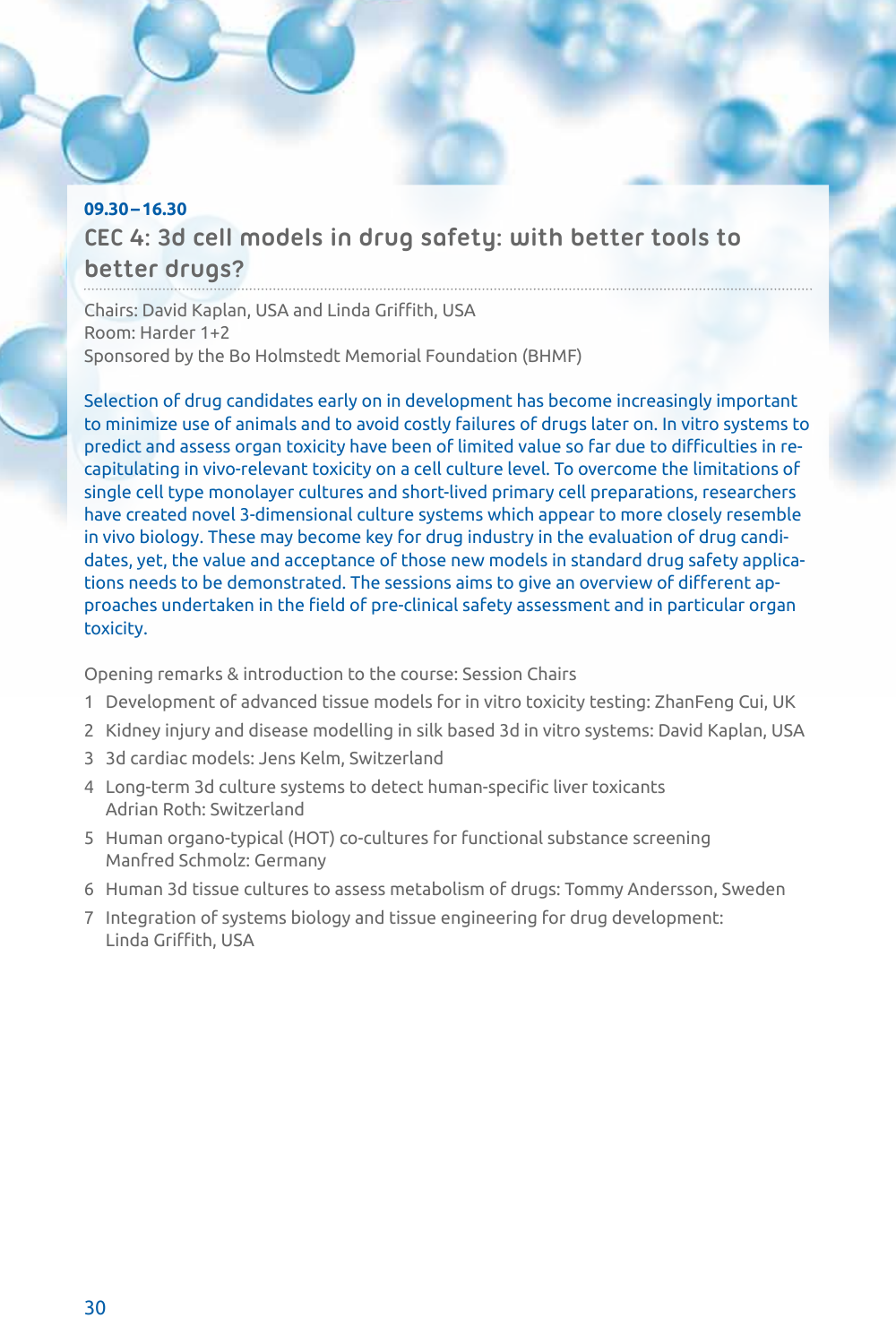# **9.30–16.30 CEC 5: Statistical evaluation in toxicology**

Chairs: Ludwig A. Hothorn, Germany, Christian Ritz, Denmark and Thomas Jaki, UK Room: Susten

This practical course is designed for toxicologists who have the need to generate or interpret data in toxicology. Special emphasis is placed on hands-on application using R-software and real data without use of complex mathematical formulae. In the first session the principles for multiple comparisons are explained for the analysis of normally distributed as well as skewed endpoints. In part ii) the related evaluation of mutagenicity assays is explained: count or proportions as endpoints, using a k-fold relevance criteria, and taking possible downturn effect at high doses into account. In part iii), the basic concepts of dose-response modelling are introduced: commonly used models (e.g., log-logistic /Hillslope model) and their toxicological interpretation. The principles of ECxx and benchmark dose estimation are explained. The second session starts with exercises using R for the first session. A number of case studies using the R packages bmd and drc demonstrate how to carry out dose-response analysis for standard assays. In part ii), we will discuss the estimation of the AUC in sparse sampling situations, discuss the role of the AUC in toxicokinetic studies and illustrate the use of the R package PK for that purpose. In the third session, the proof-of-safety approach "significant toxicity" (Denton et al. Environ. Tox. Chem, 2011,30,1117-1126) will be discussed. Finally, practical exercise sessions will allow you perform the analysis of real toxicity data using the R packages multcomp, mratios, MCPAN, nparcomp, PK and drc. The data examples (as xls and txt files), the program code and a short user guide to R will be provided in advance of the course. We recommend that participants bring their own notebook – with installed R and selected packages – to the course.

- 1 Principles and analysis of repeated toxicity studies: Ludwig A. Hothorn, Germany
- 2 Evaluation of mutagenicity assays: Ludwig A. Hothorn, Germany
- 3 Dose-response modeling: Christian Ritz, Denmark
- 4 Exercise I using R
- 5 Toxicokinetics: Thomas Jaki, UK
- 6 Exercise II using R
- 7 Signicant toxicity approach: Ludwig A. Hothorn, Germany Final discussion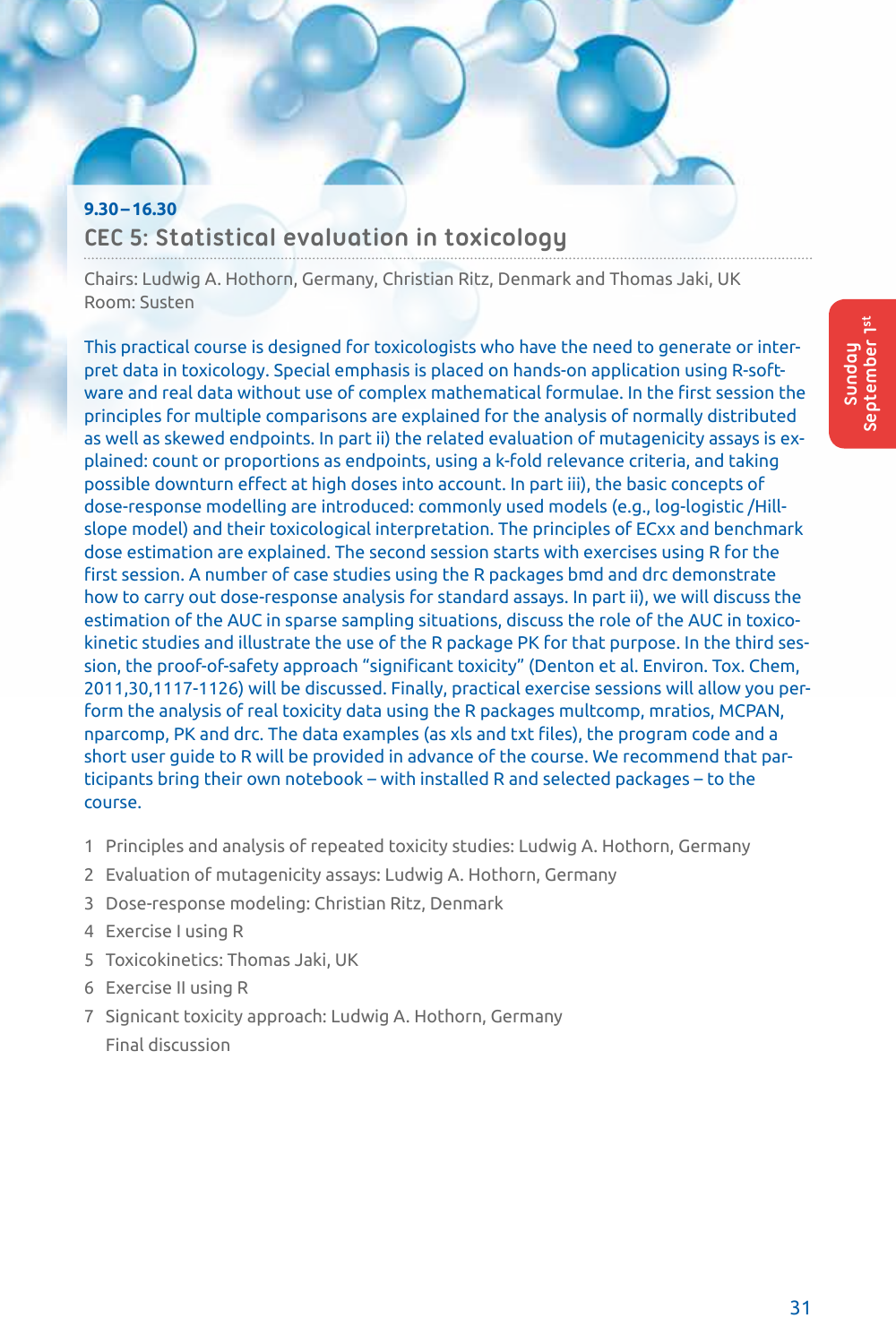# **EUROTOX 2013 – Opening Ceremony**

Chair: Ruth Roberts, President of EUROTOX, UK Room: Auditorium

# **18.00–18.45 Opening Ceremony**

- Welcome address by Thomas Weiser President of the EUROTOX 2013 congress, Basel, Switzerland
- Welcome address by Pascal Strupler Director of the Federal Office of Public Health, Bern, Switzerland
- Welcome address by Urs Graf Mayor of the city of Interlaken, Switzerland
- Opening of EUROTOX 2013 by Ruth Roberts President of EUROTOX, Macclesfield, United Kingdom

# **18.45–19.00 EUROTOX Merit Award Ceremony**

• Awarded Scientist (tbd) Chair: Ruth Roberts President of EUROTOX, Macclesfield, United Kingdom

# **19.00–19.30 Keynote Lecture**

• "From room odorizers, bath salts and plant food – New psychoactive substances on the rise" Thomas Kraemer Institute of Legal Medicine, University of Zürich, Switzerland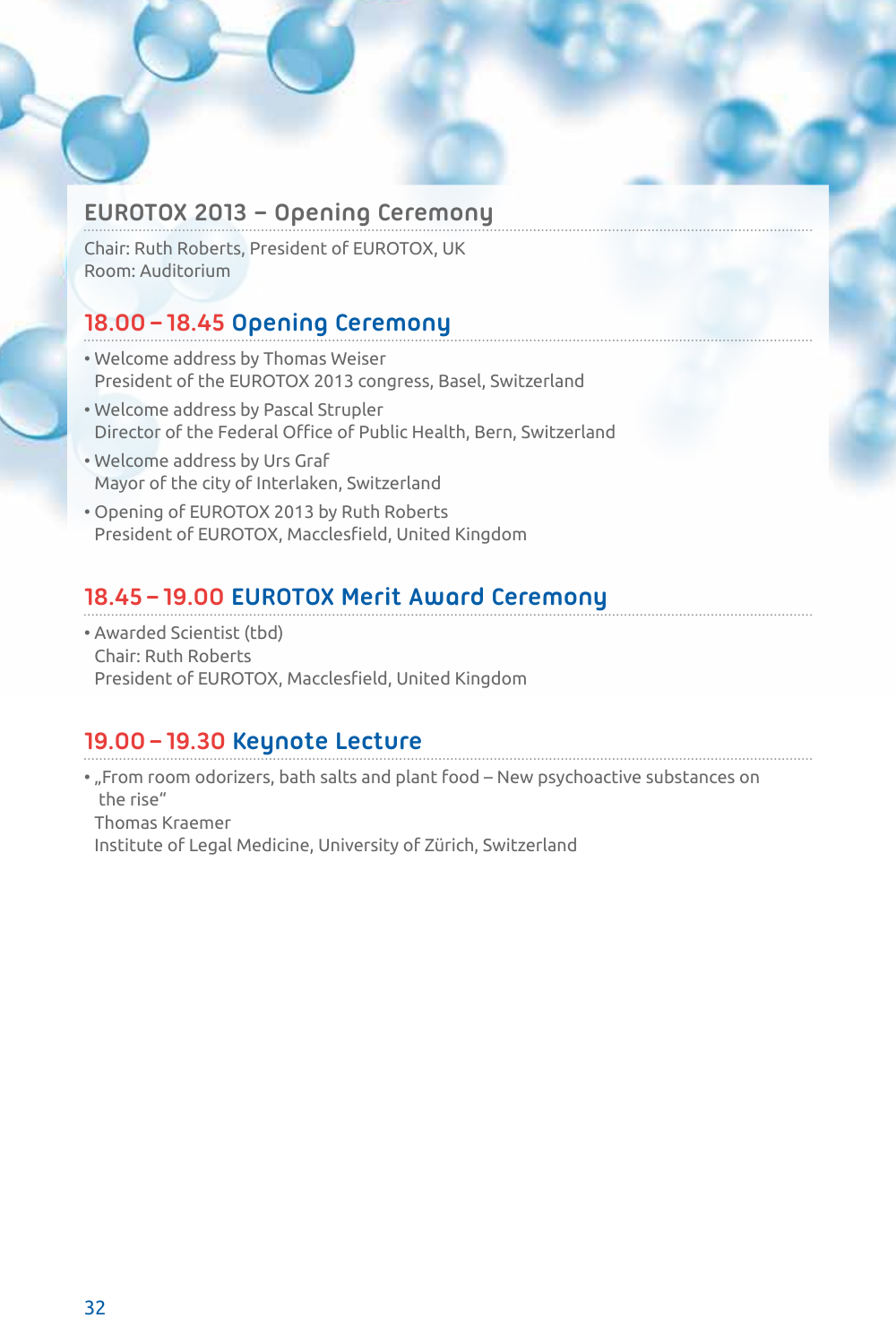# **Monday, September 2nd, 2013**

# **08.30–09.30**

# **Keynote Lecture 1: Public health impact of food; quantity, quality, supplements and appetites**

Prof. Sir Colin Berry, Prof. Emeritus of Pathology, Queen Mary University of London, UK Chair: Werner Kobel, Switzerland Room: Auditorium

# **10.00–12.00**

# **Symposium 1: Early safety assessment: considerations and strategies in drug discovery**

Chair: Thomas Hartung, USA Room: Ball Room

# **10.00–10.20**

Fail early and learn fast – how early safety testing impacts drug attrition: Susanne Mohr, Switzerland

# **10.25–10.45**

Early off-target assessments for the prediction of safety liabilities – case studies: Andreas Hartmann, Switzerland

# **10.50–11.10**

Structure-based assessment of potentially mutagenic impurities – processes aligned to ICH M7 step 2 document at Bayer HealthCare: Andreas Sutter, Germany

# **11.15–11.35**

Leveraging early pharmacology studies and animal models of human disease to learn about toxicity: Eckart Krupp, Germany

# **11.40–12.00**

Early safety assessment of biologicals: Jennifer Sims, Switzerland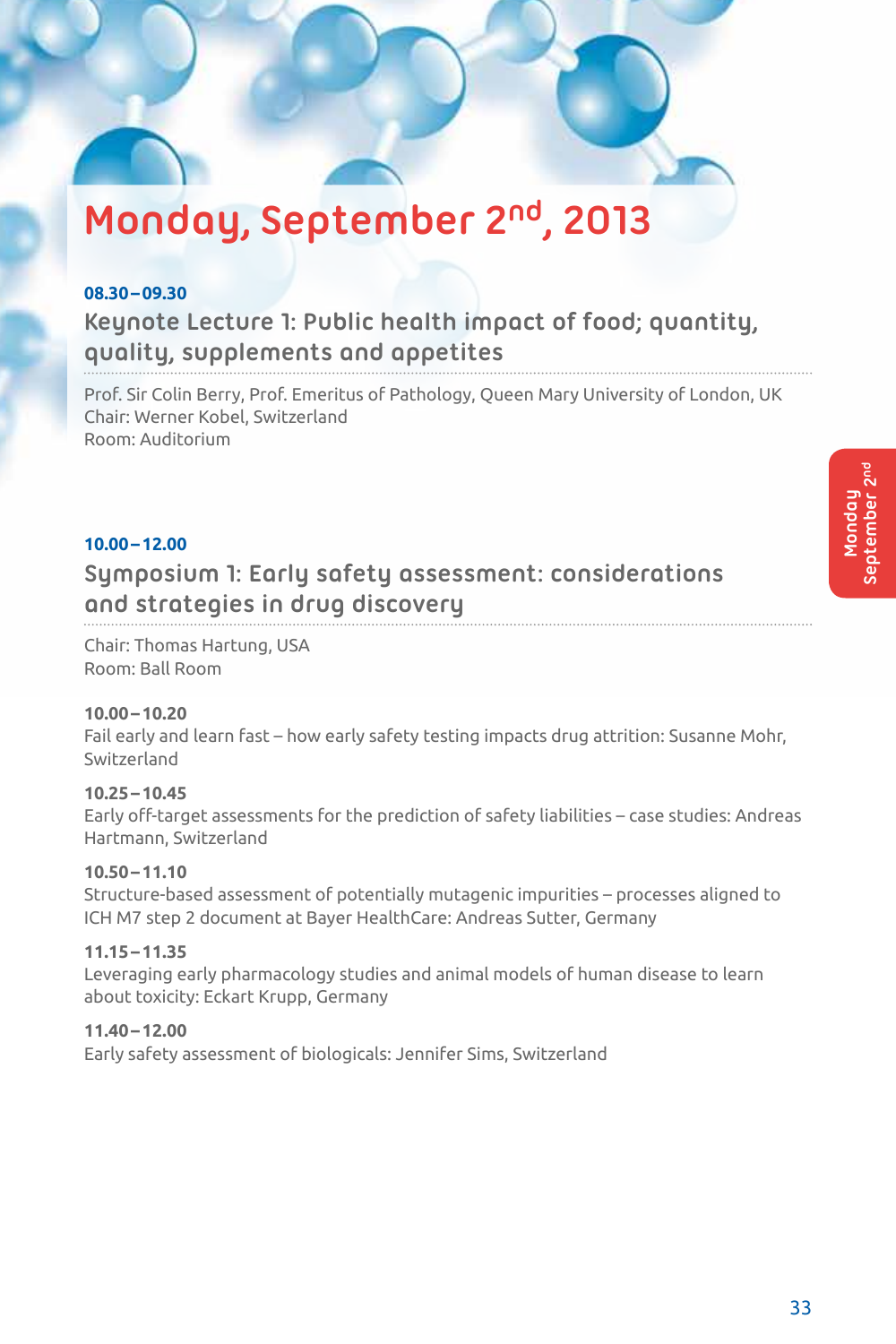# **10.00–12.00 Symposium 2: Recent developments in risk assessment of nanomaterials and nano safety science**

Chairs: Yasuo Yoshioka, Japan and Akihiko Hirose, Japan Room: Congress Hall This Symposium is sponsored by the Bo Holmstedt Memorial Foundation (BHMF).

**10.00–10.20** Nanomaterials as a potential cause of lung disease: James C. Bonner, USA

# **10.25–10.45**

Safety consideration of nanomaterials for biomedical applications: Chunying Chen, China

# **10.50–11.10**

Nanoparticles as an emerging environmental and occupational hazard: Anna A. Shvedova, USA

# **11.15–11.35**

Dosimetry of nanomaterials after different routes of exposure: Wolfgang Kreyling, Germany

# **11.40–12.00**

Nanotoxicity and nano safety science in various exposure scenarios: Akihiko Hirose, Japan

# **10.00–12.00**

# **Symposium 3: Profiling the toxicity of new drugs: a non animal-based approach integrating toxicodynamics and biokinetics**

Chairs: Armin Wolf, Switzerland and Stefan Müller, Germany Room: Theatre Room This Symposium is sponsored by ACEA Bio.

# **10.00–10.20**

Predict-IV project overview (EU grant 202222): non animal-based toxicity profiling by integrating toxico-dynamics and biokinetics: Armin Wolf, Switzerland

# **10.25–10.45**

An integrated 'omics' approach to characterise nephrotoxin induced stress responses in renal epithelial cells: Paul Jennings, Austria

# **10.50–11.10**

The relevance of toxicokinetics in in vitro studies: Emanuela Testai, Italy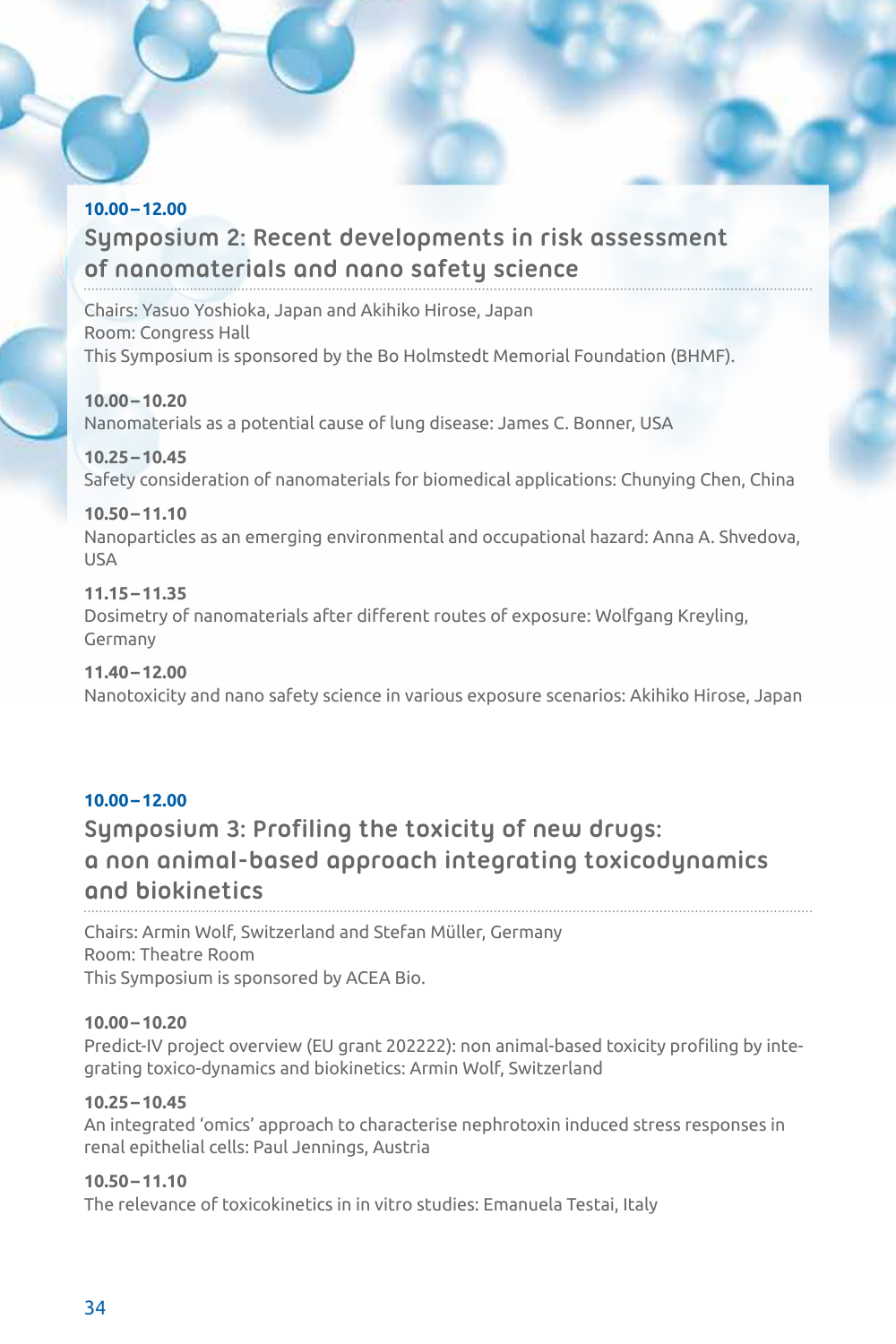# **11.15–11.35**

Integrating Toxicokinetics and Toxicodynamics to predict toxic responses in vivo: Frédéric Bois, France

# **11.40–12.00**

The virtual liver: possibilities to simulate mechanisms of toxicity and predict drug targets: Jan Hengstler, Germany

# **10.00–12.00**

# **Workshop 1: Immunotoxicants: modes of action and pathways to toxicity**

Chair: Raymond Pieters, The Netherlands Room: Brünig 1–3

# **10.00–10.25**

Application of 'omics' to immunotoxicology: from mechanisms of action to alternative methods: Oscar Volger, The Netherlands

# **10.30–10.55**

Aryl hydrocarbon receptor activation: new insides on TCDD immunotoxicity: Raymond Pieters, The Netherlands

# **11.00–11.25**

Signal transduction pathways activated by contact allergens: in vitro opportunities for the identification of chemical allergens: Andreas Natsch, Switzerland

# **11.30–11.55**

Glucocorticoid receptor and signal transduction pathway associated with immune cell activation: Marco Racchi, Italy

# **10.00–12.00**

# **Workshop 2: Pesticide exposure and risk assessment by field measurements and model approaches**

Chairs: Claudio Colosio, Italy and Aristidis Tsatsakis, Greece Room: Auditorium

# **10.00–10.20**

Pesticide exposure of agricultural workers in Greece. Biomarkers diversity and variability: Aristidis Tsatsakis, Greece

# **10.25–10.45**

Typical exposure levels in Europe and in tropical countries: Francisco Javier Egea González, Spain & Richard Glass, UK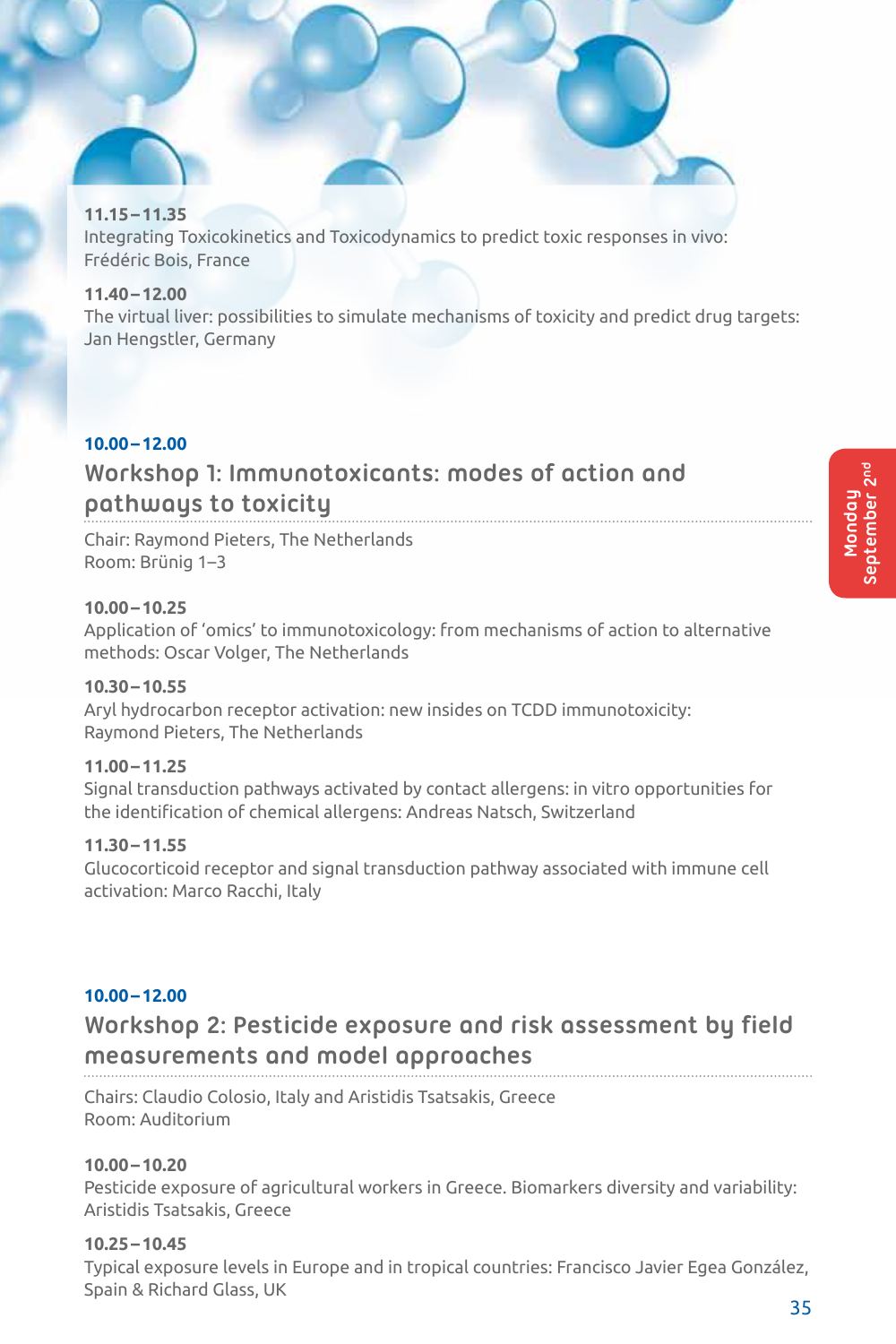# **10.50–11.10**

Definition of AOEL-based provisional BEIs for pesticide exposure monitoring: a proposed approach for the protection of farmer's health: Claudio Colosio, Italy

# **11.15–11.35**

Pesticide and biocide exposures in the UK: John Cocker, UK

# **11.40–12.00**

The PESTEXPO program: results of pesticide measurements in vinegrowing and development of exposure algorithms: Isabelle Baldi, France

# **10.00–12.00**

# **Oral Session 1: Computational toxicology & Endocrine disruption**

Chair: Alex Odermatt, Switzerland Room: Harder 1+2

# **10.00–10.15**

Generalized workflow for generating high quality in-silico models for off-target mediated toxicity: Lennart T. Anger, Germany

# **10.15–10.30**

Multi-scale modeling for individualized spatiotemporal prediction of drug effects: Juan G. Diaz-Ochoa, Germany

# **10.30–10.45**

Pharmacophore-based virtual screening as a prioritization tool to assess mechanism-based cardiotoxic effects of small organic molecules: Daniela Schuster, Austria

# **10.45–11.00**

Pharmacophore-based virtual screening in the search for endocrine disrupting chemicals – successful case studies: Anna Vuorinen, Austria

# **11.00–11.15**

Endocrine modulatory effects of cadmium and the molecular mechanism of action: Ali Imran, Sweden

# **11.15–11.30**

Overview of the existing regulations and testing programs for endocrine active chemicals: Simon Warren, USA

# **11.30–11.45**

Determination of Bisphenol A exposure in rural and urban area populations in Mersin City: Turkey: Dilek Battal, Turkey

# **11.45–12.00**

A case study of risk assessment in Malaysia: Letchumi Thannimalay, Malaysia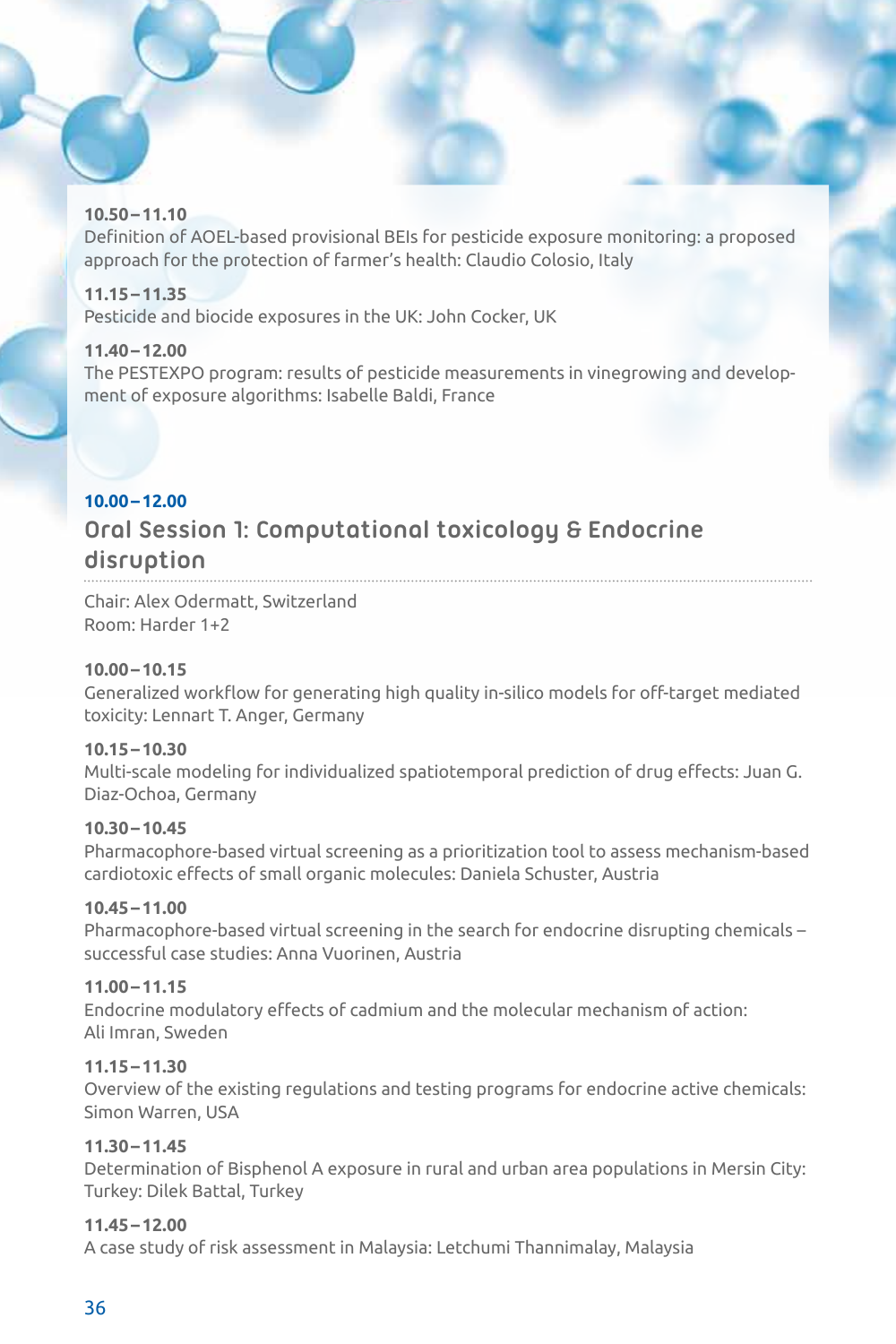# **10.00–11.00 Exhibitor-hosted Session**

Room: Grimsel 1+2 How do I get into Phase 1 Trials with my compound? Scott Boley, MPI Research, USA For details see page 62

# **12.00–13.00 ILSI/HESI Lecture Emerging needs for chemical safety and risk assessment in Europe** David R. Bell, European Chemicals Agency, Finland

Chair: Syril D. Pettit, HESI Executive Director, USA Room: Auditorium

# **13.00–14.00**

# **Keynote Lecture 2: Reliability of toxicology without experimental animals? Possibilities and limitations since the ban of animal experiments with cosmetics**

Prof. Franz Oesch, University of Mainz, Germany Chair: Michael Arand, Switzerland Room: Auditorium

# **13.00–14.00**

# **Sponsor-hosted Session**

Room: Grimsel 1+2 Evidence-based Toxicology Collaboration Chair: Thomas Hartung, USA For details see page 62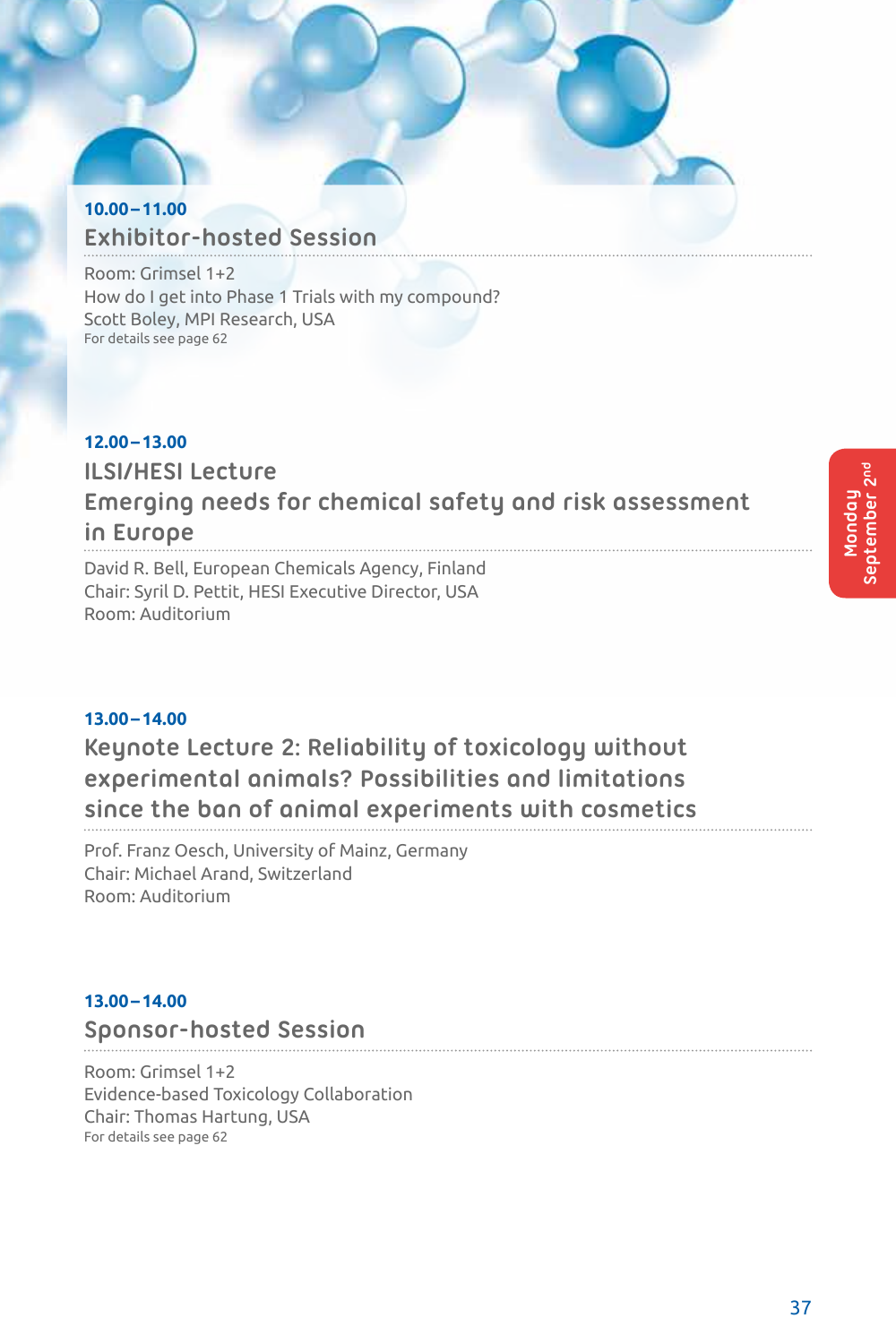# **13.00–13.45 Informative Session**

Room: Brünig 1–3 The WHO chemical risk assessment network: A new global collaborative approach to human health risk assessment Chair: Carolyn Vickers, World Health Organization, Geneva, Switzerland

#### **13.00–13.15**

Background and rationale for a global chemical risk assessment network: Martin Wilks, Switzerland

# **13.15–13.30**

Objectives, setup and ways of working for the WHO Chemical Risk Assessment Network: Carolyn Vickers, Switzerland

#### **13.30–13.45**

Current and planned projects of the WHO Chemical Risk Assessment Network: Alan Boobis, UK

# **13.00–14.00**

# **Exhibitor-hosted Session**

Room: Harder 1+2 Pathology evaluation involved in the development of ATMPs Klaus Weber and colleagues, AnaPath GmbH, BSL Bioservices Scientific Laboratories GmbH and collaboration groups For details see page 63

# **14.00–16.00**

**Symposium 4: Stem cell derived tissues in safety assessment**

Chair: Kyle Kolaja, USA Room: Auditorium

# **14.00–14.20**

Safety issues in human pluripotent stem cells: Nissim Benvenisty, Israel

# **14.25–14.45**

The use of stem cells in discovery and toxicology: Heinz Ruffner, Switzerland

# **14.50–15.10**

Realizing the potential of IPS cells and derived tissues – from banking to improved safety assessment to microphysiological systems: Kyle Kolaja, USA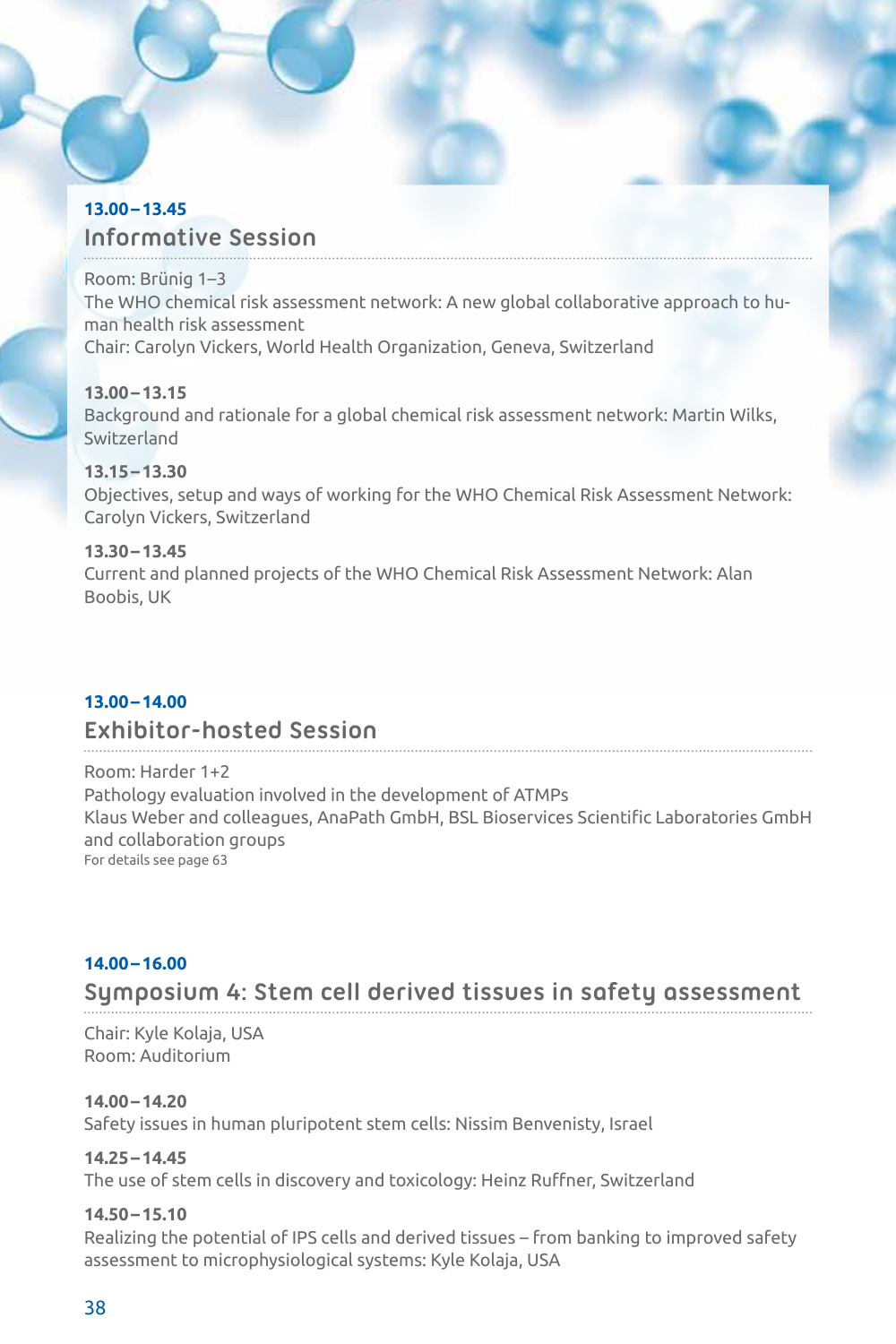# **15.15–15.35**

Stem cell derived cardiomyocytes – application review: Stefan Braam, The Netherlands

# **15.40–16.00**

Novel iPSC-derived hepatic model systems for investigating mechanisms of idiosyncratic Drug-Induced Liver Injury (DILI): Ed LeCluyse, USA

# **14.00–16.00**

# **Symposium 5: Renal toxicology – epidemiology, mechanisms and risk assessment**

Chairs: Angelika Tritscher, Switzerland and Felix Carvalho, Spain Room: Congress Hall

# **14.00–14.20**

Epidemiology and causation of human renal disease; the case of aristolochic acid nephropathy: Volker Arlt, UK

# **14.25–14.45**

Nephrotoxicity of melamine, cyanuric acid, and their combination: Gonçalo Gamboa, USA

# **14.50–15.10**

Mechanisms of renal disease – Ochratoxin A: Angela Mally, Germany

# **15.15–15.35**

Renal toxicology in drug attrition: Magnus Söderberg, Sweden

# **15.40–16.00**

Integration of epidemiological and toxicological information into risk assessment – the melamine example: Angelika Tritscher, Switzerland

# **14.00–16.00**

# **Workshop 3: Carcinogenicity testing for pharmaceuticals**

Chairs: Paul Baldrick, UK and Peter Heining, Switzerland Room: Harder 1+2

# **14.00–14.25**

Carcinogenicity testing for pharmaceuticals – an update: Paul Baldrick, UK

# **14.30–14.55**

Practical considerations when setting up and conducting a carcinogenicity study: Guy Healing, UK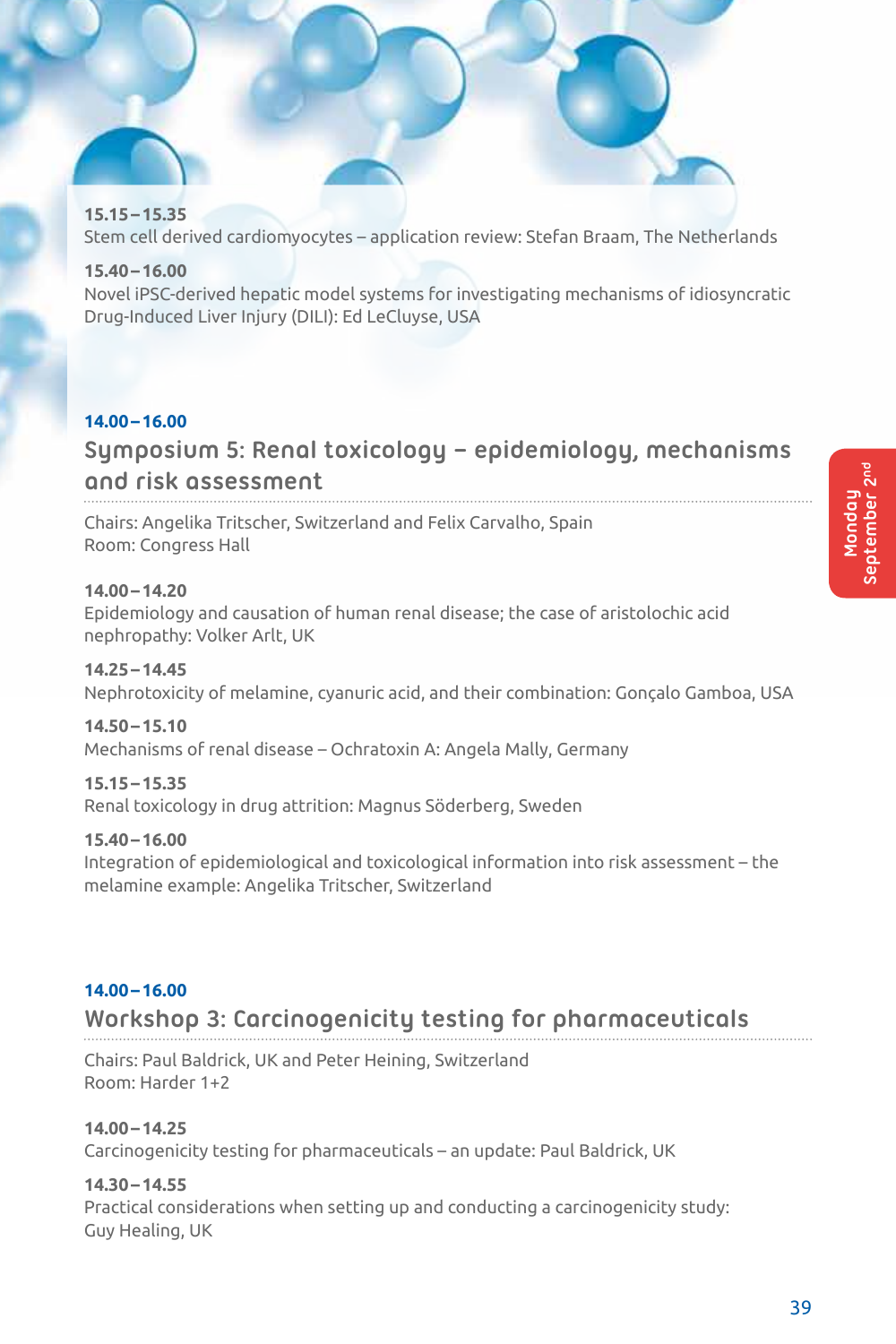**15.00–15.25** Transgenic versus conventional carcinogenicity testing: David Jones, UK

**15.30–15.55** Case studies or how to deal with 'difficult' results: Martin Bopst, Switzerland

# **14.00–16.00**

# **Workshop 4: Advances in the application of the Threshold of Toxicological Concern (TTC) as a pragmatic risk assessment tool for cosmetics**

Chair: Alan Boobis, UK and Co-Chair: Heli Hollnagel, Switzerland Room: Ball Room This Symposium is sponsored by ILSI EUROPE.

# **14.00–14.20**

Chemical risk assessment in absence of adequate toxicological data: Benoît Schilter, Switzerland

# **14.25–14.45**

TTC Task Force: Development of a cosmetics database to support application of TTC to cosmetic ingredients (EU Cosmos project): Heli Hollnagel, Switzerland

# **14.50–15.10**

Threshold of toxicological concern (TTC) task force: a strategy to support application of TTC to dermally applied cosmetic ingredients: Faith M. Williams, UK

# **15.15–15.35**

Risk assessment of genotoxic carcinogens task force. Use of TTC for contaminants with potential genotoxic hazard: Alan Boobis, UK

# **15.40–16.00**

Future directions for TTC: Heli Hollnagel, Switzerland

# **14.00–16.00**

# **Workshop 5: Closing the gap between academic research and regulatory risk assessment of chemicals**

Chairs: Christina Ruden, Sweden and Marlene Agerstrand, Sweden Room: Theatre Room

# **14.00–14.20**

Risk to all or none? The Bisphenol A risk controversy: Anna Beronius, Sweden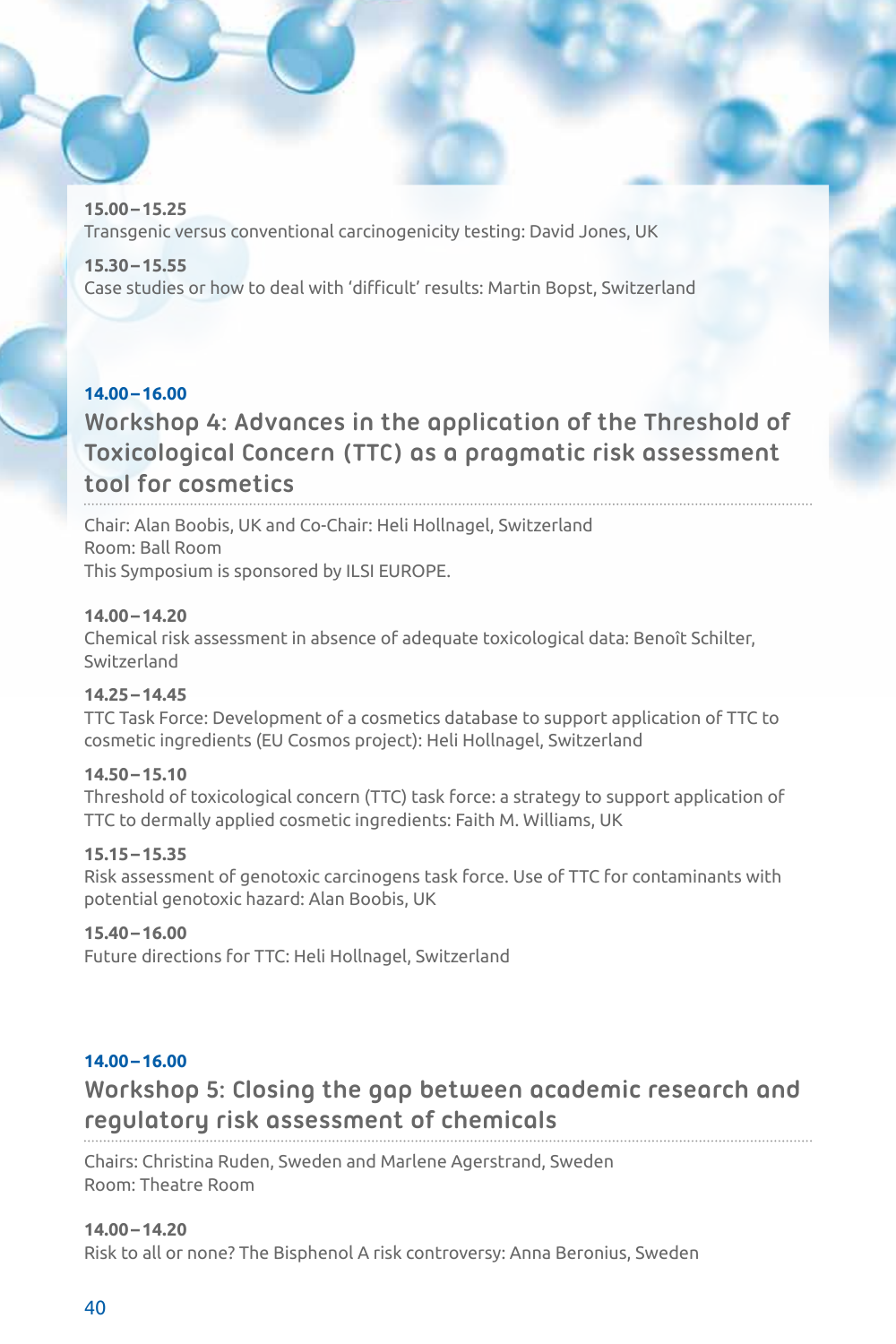#### **14.25–14.45**

Ensuring reliability and relevance of academic research for regulatory assessments – some practical considerations: Sharon Munn, Italy

#### **14.50–15.10**

How is new science used in regulatory approaches for dealing with endocrine disrupters? Andreas Kortenkamp, UK

#### **15.15–15.35**

Editors' and Reviewers' roles in promoting quality publications: James Kehrer, Canada

# **15.40–16.00**

Discussion: What is needed to close the gap between science and regulatory risk assessment? All speakers

# **14.00–16.00**

# **Oral Session 2: Models for assessing organ toxicity**

Chair: Jan G. Hengstler, Germany and Co-Chair: Dieter Schrenk, Germany Room: Brünig 1–3

# **14.00–14.15**

Determination of liver specific toxicities in rat hepatocytes by High Content Imaging during 2-week multiple treatment: Davide Germano, Switzerland

# **14.15–14.30**

3d hepatocyte cultures: a useful tool in the study of Nevirapine bioactivation and toxicity: Joana P. Miranda, Portugal

# **14.30–14.45**

A physiologically relevant HepG2 cell based 3D cell culture model for high throughput toxicity studies: Sreenivasa Ramaiahgari, The Netherlands

#### **14.45–15.00**

A 4D lung multi-culture system mimicking alveolar cellular organization to study the toxic potential of airborne particles: Tommaso Serchi, Luxemburg

# **15.00–15.15**

Predictive human kidney-specific in vitro models: Yao Li, Singapore

# **15.15–15.30**

An in vitro model of the renal proximal tubule composed of small intestinal submucosa (SIS) and human kidney-derived cells (hKDCs): Anke Hoppensack, Germany

# **15.30–15.45**

Microgravity spheroids as a reliable, long-term tool for predictive toxicology: Stephen Fey, Denmark

# **15.45–16.00**

A novel zebrafish model to predict organ toxicities in mammals: Philip Ingham, Singapore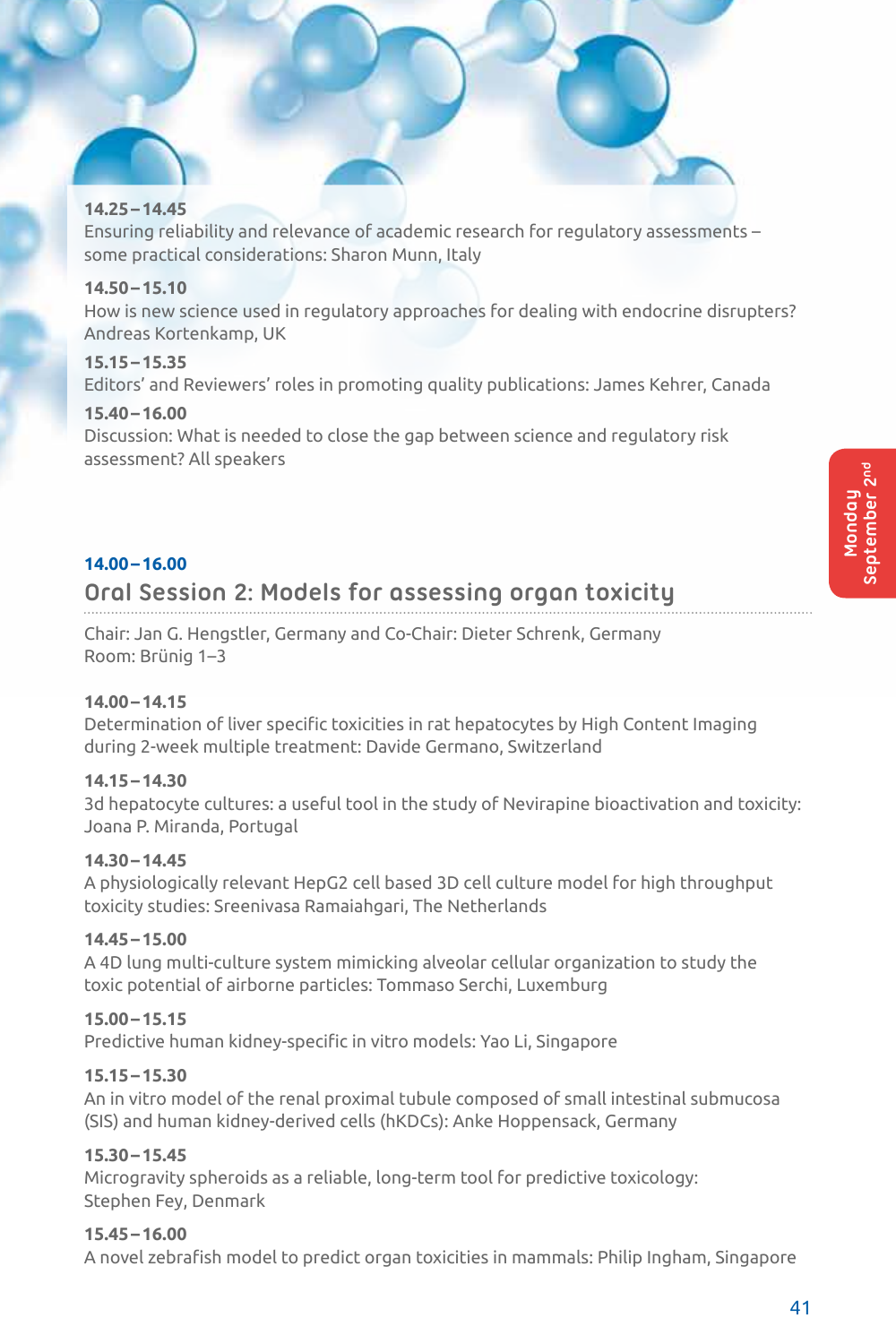# **16.30–18.30**

# **Symposium 6: Challenges with immunogenicity of biologics**

Chair: Valerie Quarmby, USA Room: Congress Hall

# **16.30–16.50**

Challenges with immunogenicity of biologics: Cecilia Tami, USA

# **16.55–17.15**

Update on new regulatory guidelines on immunogenicity: Gaby Reichmann, Germany

# **17.20–17.40**

IMI project ABIRISK: Anti-biopharmaceutical immunization: prediction and analysis of clinical relevance to minimize the risk: Marc Pallardy, France

# **17.45–18.05**

Drug hypersensitivity and stimulation of the immune system: beyond the hapten concept: Werner Pichler, Switzerland

# **18.10–18.30**

Assessing immunogenicity of therapeutic antibodies in transgenic mice: Antonio Iglesias, Switzerland

# **16.30–18.30 Symposium 7: RISK21: Novel thinking for 21st century risk assessment**

Chair: Alan Boobis, UK Room: Auditorium This Symposium is sponsored by ILSI / HESI USA.

**16.30–16.50**  The HESI RISK21 project: Alan Boobis, UK

**16.55–17.15** Optimizing the use of exposure information: Herman Autrup, Denmark

# **17.20–17.40** Incorporation of mode-of-action information into dose-response assessment: the Quantitative Key Events / Dose-Response Framework (Q-KEDRF): Richard Currie, UK

**17.45–18.05** In vitro to in vivo extrapolation (IVIVE) for human health risk assessment: Rory B. Conolly, USA

**18.10–18.30** Assessing cumulative risk to multiple stressors: Angelo Moretto, Italy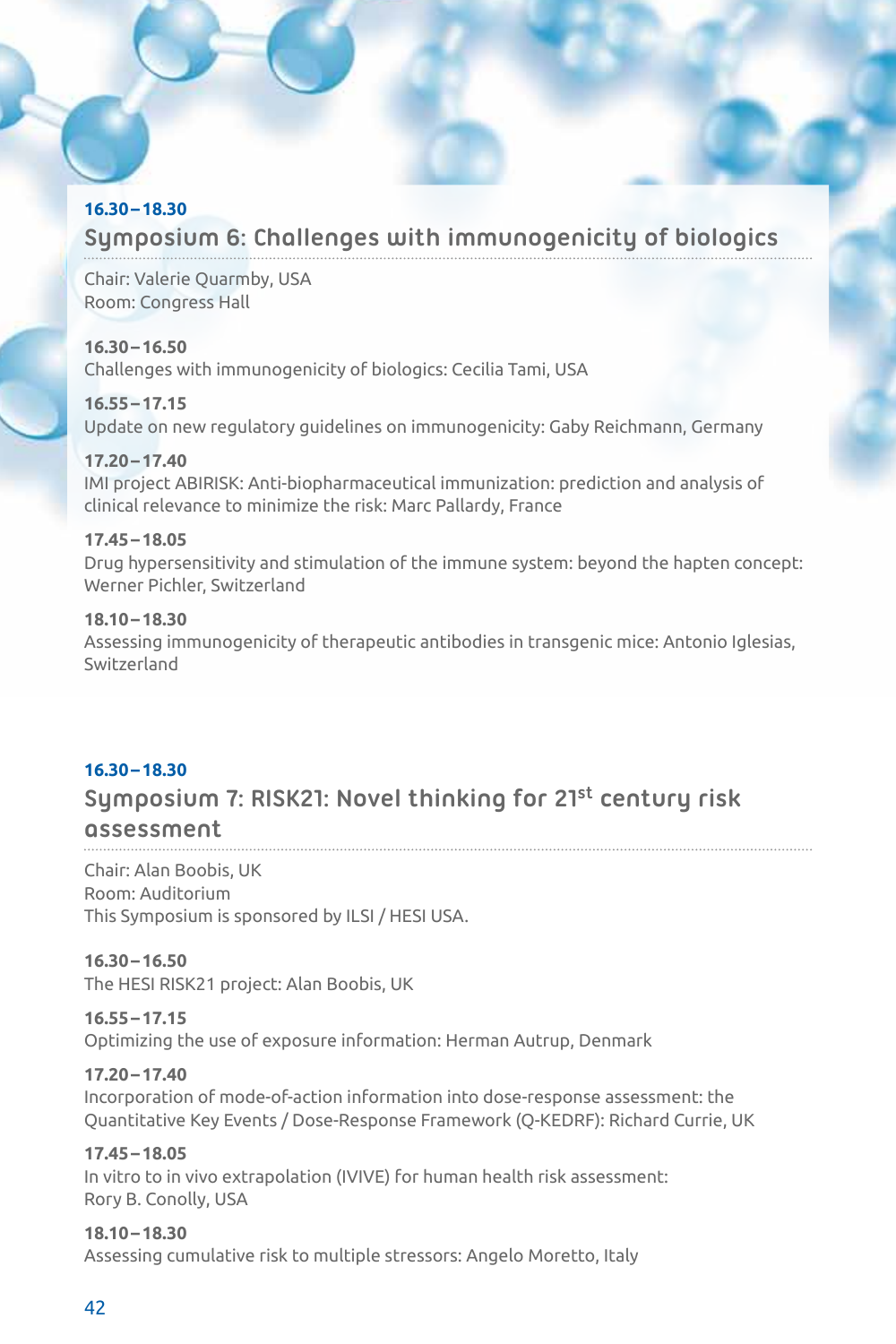# **16.30–18.30 Symposium 8: New challenges for risk assessment: how innovation can make the difference**

Chair: Tuomo Karjalainen, Belgium Room: Theatre Room This Symposium is sponsored by European Commission, Research and Innovation Directorate-General, Environment Directorate.

**16.30–16.40** Introductory remarks: Tuomo Karjalainen, Belgium

# **16.40–17.00**

Challenges in risk assessment of chemicals: DG Environment point of view: Peter Korytar, Belgium

**17.00–17.25** Advances in toxigenomics: use for risk assessment: Jos Kleinjans, The Netherlands

**17.25–17.45** Developmental origins of diseases: Challenge for risk assessment of chemicals: Philippe Grandjean, Denmark

**17.45–18.10** Biomarkers of exposure and effect, where are we going? Greet Schoeters, Belgium

**18.10–18.30** Questions and comments from the audience

# **16.30–18.30 Workshop 6: Preclinical safety assessment: evolution of science-based decision making**

Chair: Ruth Roberts, UK Room: Ball Room This Symposium is sponsored by NC3R (UK).

# **16.30–16.50**

Strategies in preclinical safety: target organ toxicities, recovery assessment and significance for clinical development: Ruth Roberts, UK

# **16.55–17.15**

Assessment of dependence potential and suicidality liabilities: how non–clinical data help: Andreas Hartmann, Switzerland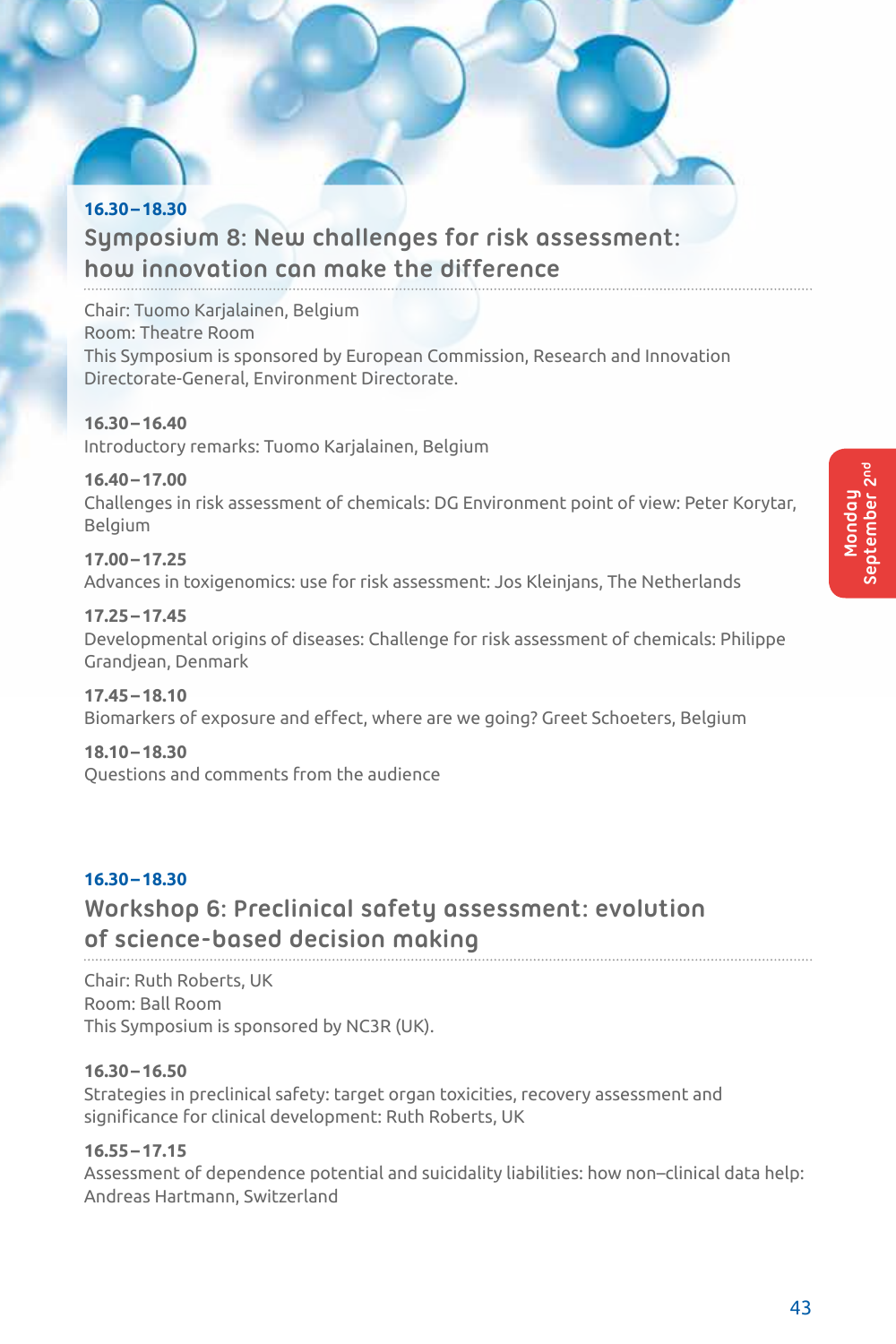#### **17.20–17.40**

Science-based approaches to carcinogenicity risk assessment for large molecules: Ron Steigerwalt, USA

#### **17.45–18.05**

Significance of species and study design in pre-clinical testing of biologics: challenges and opportunities: Kathryn Chapman, UK

#### **18.10–18.30**

A prospective view towards investigative safety assessment: Richard Weaver, France



# A Culture of Collaboration

At Novartis Institutes for BioMedical Research (NIBR), the global research organization of Novartis, our ambition is to transform drug discovery and develop breakthrough medicines that change patient treatment. Our culture of science is open and entrepreneurial; we are focused on clearly sharing our views and opinions while listening to the views of others. By hiring the best academic, biotech, and pharmaceutical-trained scientists, we have fostered an atmosphere for drug discovery where creativity thrives. Our research is driven by rigorous science and unmet medical need, not the market size. We have created a dynamic and flexible culture that values each associate's diverse background, unique style and wealth of experience.

U NOVARTIS INSTITUTES FOR<br>BIOMEDICAL RESEARCH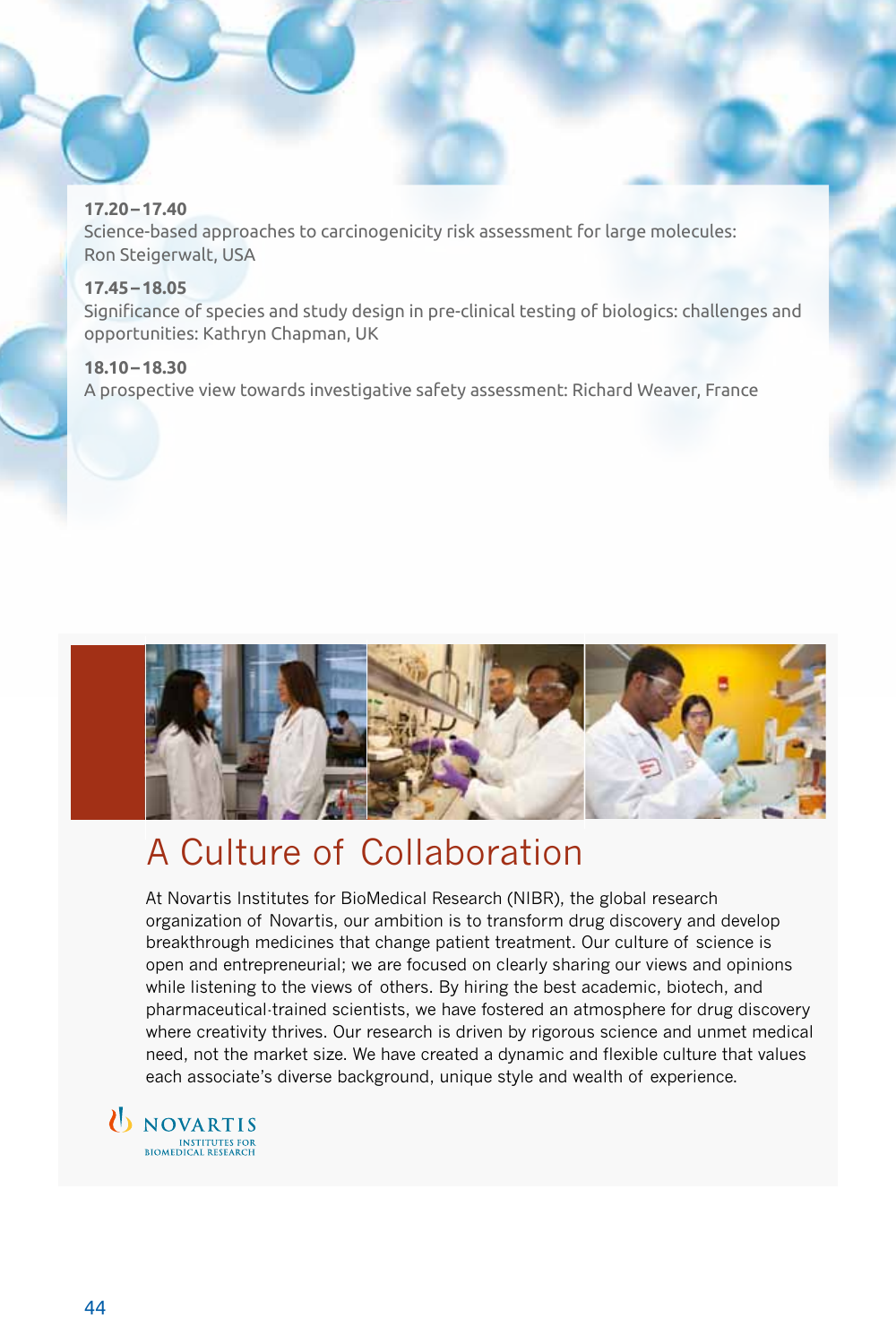# **16.30–18.30 Workshop 7: Connexin-based cellular signaling and its relevance to toxicology**

Chair: Mathieu Vinken, Belgium Room: Brünig 1–3

**16.30–16.55** The role of connexins and their channels in toxicity: Mathieu Vinken, Belgium

**17.00–17.25** Mechanisms underlying connexin-mediated bystander cell death: Elke Decrock, Belgium

**17.30–17.55** The role of connexins and their channels in carcinogenesis: Marc Mesnil, France

**18.00–18.25** Connexins and benzene toxicity: Edgar Rivedal, Norway

# **16.30–18.30**

# **Roundtable Discussion: Risk versus hazard in Europe**

Chairs: Christine Lorez and Martin Wilks, Switzerland Room: Harder 1+2 This Symposium is sponsored by ECPA.

# **16.30–16.50**

Hazard-based regulation in Europe: status of impact in risk assessments: Albert Bergmann, Austria

# **16.50–17.10**

Hazard classification or risk assessment: Ulla Hass, Denmark

# **17.10–17.30**

Using hazard characterization in chemical classification. Potency as a key discriminator: Dick Lewis, Belgium

# **17.30–17.50**

Risk and hazard: perspective of a regulatory agency: Roland Solecki, Germany

# **17.50–18.30**

Discussion, all speakers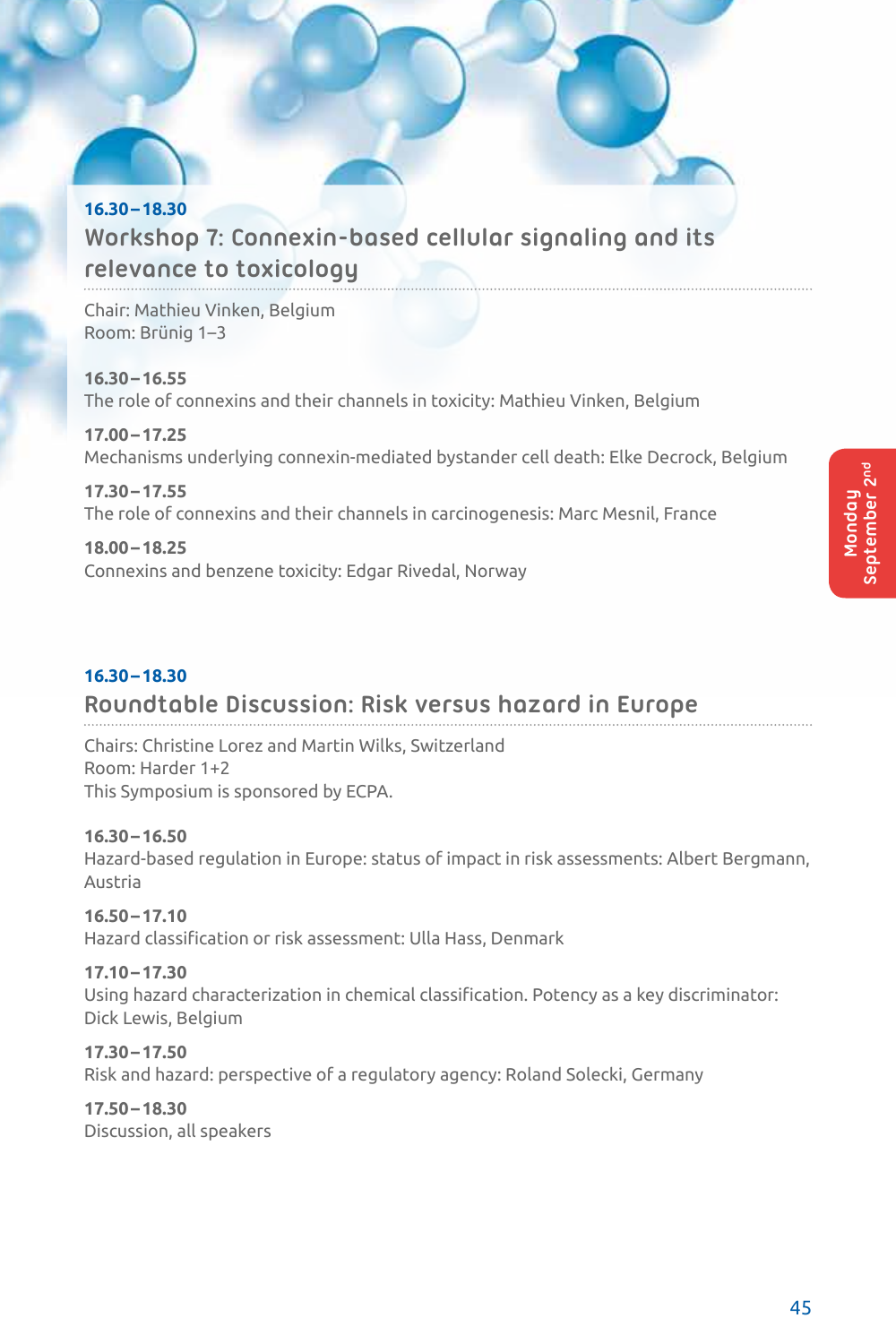# **Tuesday, September 3rd, 2013**

# **08.30–09.30**

**Bo Holmstedt Memorial Foundation (BHMF) lecture: The developing brain: Neurotoxic insults and their long** 

# **term impact**

Sandra Ceccatelli, Sweden Chair: Herman Autrup, Denmark Room: Auditorium

# **10.00–12.00**

# **Symposium 9: Assessment and control of genotoxic drug impurities**

Chairs: Lutz Müller, Switzerland and Dieter Schrenk, Germany Room: Auditorium

# **10.00–10.20**

Development of genotoxic impurities guidelines and their impact on regulatory review: Elisabeth Klenke, Switzerland

# **10.25–10.45**

The staged TTC concept in the evaluation of genotoxic impurities in drugs: Lutz Müller, Switzerland

# **10.50–11.10**

Genotoxic impurities in drugs – 'paper chemistry' or analytical data? Alexander Amberg, Germany

# **11.15–11.35**

Genotoxic impurities – a quality perspective on analysis and control: Rolf Schulte Oestrich, Switzerland

# **11.40–12.00**

How to apply impurity control procedures to complex mixtures such as herbal medicines: Olavi Pelkonen, Finland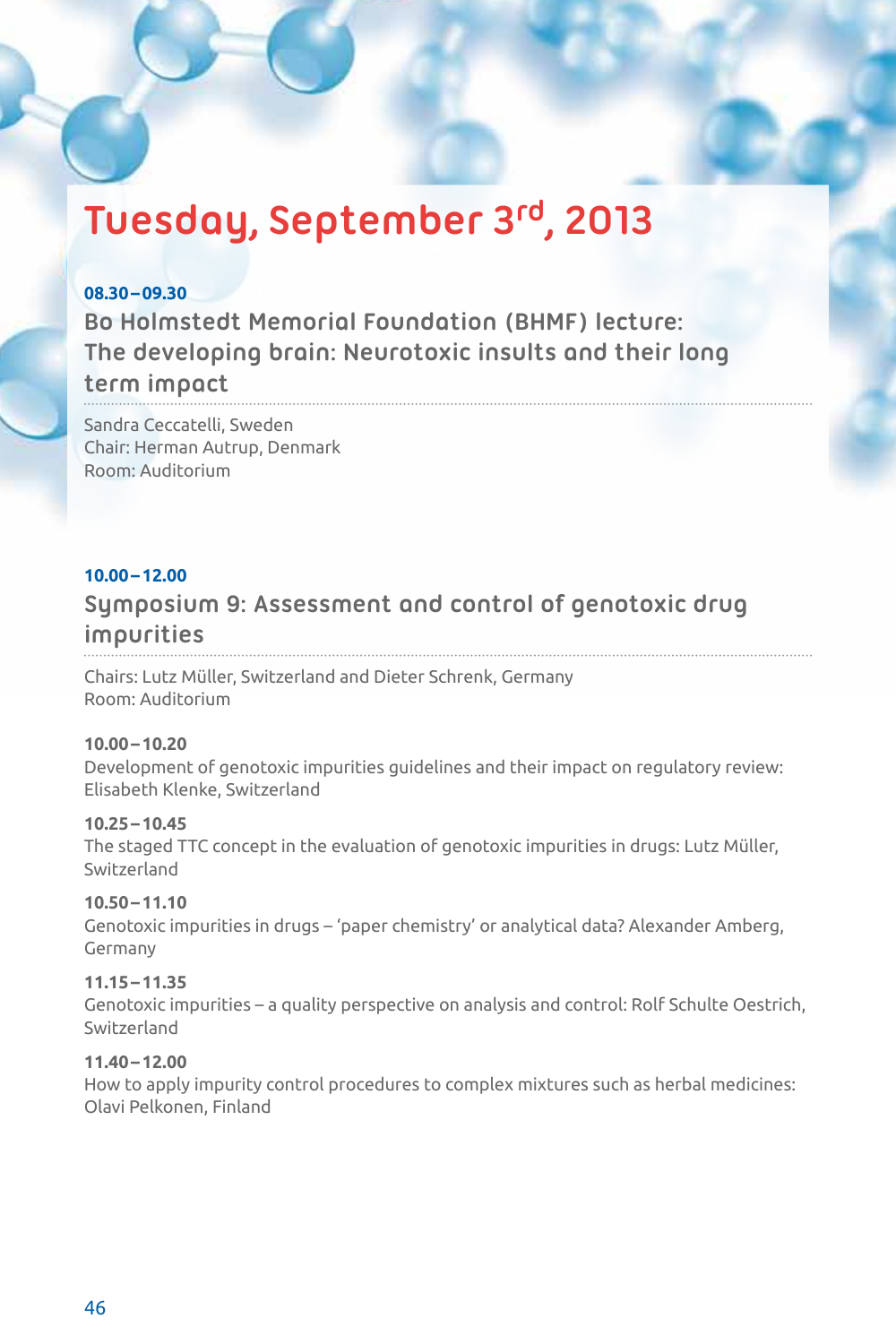# **10.00–12.00 Symposium 10: Genetic susceptibility: relevance to toxicology**

Chairs: Hans Ketelslegers, Belgium and Ruth Roberts, UK Room: Congress Hall

**10.00–10.25** Genetic susceptibility: relevance to toxicology: Hans Ketelslegers, Belgium

**10.30–10.55** Epigenome changes induced by environmental factors and cancer: Zdenko Herceg, France

**11.00–11.25** In vitro screening for population variability in chemical toxicity: Ivan Rusyn, USA

# **11.30–11.55**

Genetic susceptibly: relevance to adverse drug reactions: Ruth Roberts, UK

# **10.00–12.00**

# **Workshop 8: Risk perception and communication**

Chairs: Hanspeter Naegeli, Switzerland and Mojmir Mach, Slovakia Room: Brünig 1–3

# **10.00–10.20**

Proper communication of compound-inherent risks: the scientists dilemma: Michael Arand, Switzerland

**10.25–10.45**

Human functioning in the context of risk: Heinz Gutscher, Switzerland

# **10.50–11.10**

Quality criteria in professional risk communication – the editors view: Jan Georg Hengstler,

Germany **11.15–11.35**

Risk assessment – the needs of an expert panel: Andrea Hartwig, Germany

# **11.40–12.00**

Round table discussion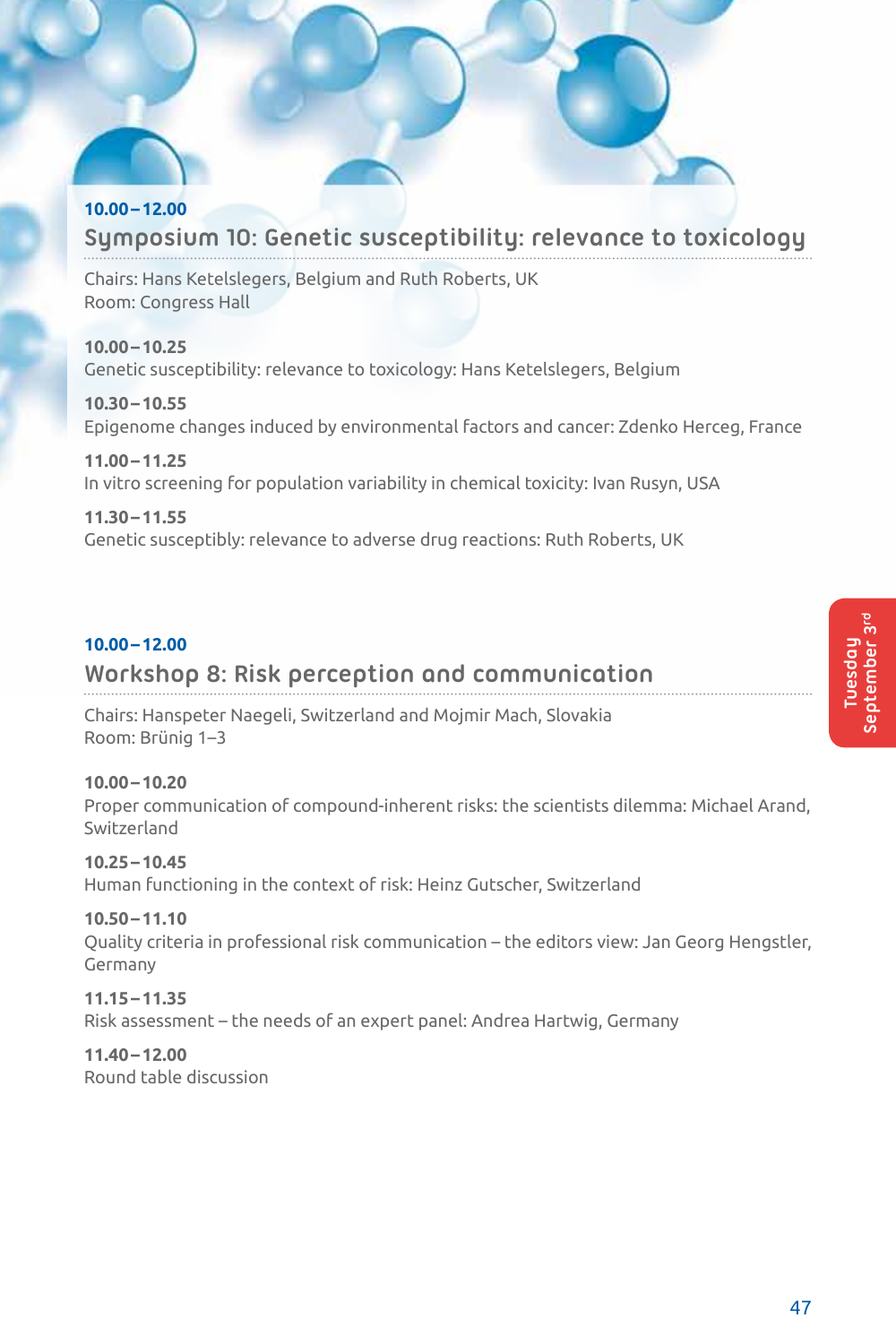#### **10.00–12.00**

# **Workshop 9: The toxicology of drug delivery systems**

Chairs: Heather Wallace, UK and Nursen Basaran, Turkey Room: Ball Room

**10.00–10.20** Modifying the risk-benefit ratio using drug delivery systems: Peter Newham, UK

**10.25–10.45** Drug delivery using endogenous transport systems: Heather Wallace, UK

# **10.50–11.10**

Understanding the behavior of nanoparticulate drug delivery systems in vivo: particle disposition patterns, toxicologic implications and effective drug development: Richard Kirsh, UK

# **11.15–11.35**

Pharmacokinetics and toxicology of nanoparticles in drug delivery: Raymond Yang, USA

#### **11.40–12.00**

Safety of therapeutic monoclonal antibody conjugates: Nicholas Buss, UK

# **10.00–12.00**

# **Workshop 10: Mechanism-based safety biomarkers**

Chair: Dominique Brees, Switzerland Room: Theatre Room

**10.00–10.20**

Emerging trends in hemostasis biomarkers: David Ledieu, Switzerland

# **10.25–10.45**

Current status and future perspectives of renal safety biomarkers: Mark Pinches, UK

# **10.50–11.10**

Preclinical (epi)genomics – identifying safety biomarkers for the prediction of non-genotoxic carcinogenesis: Remi Terranova, Switzerland

# **11.15–11.35**

Clinical utility of novel mechanistic biomarkers of drug-induced liver injury: Daniel Antoine, UK

#### **11.40–12.00**

Roundtable discussion: Using non-validated safety biomarkers in clinical studies Moderated by session chairs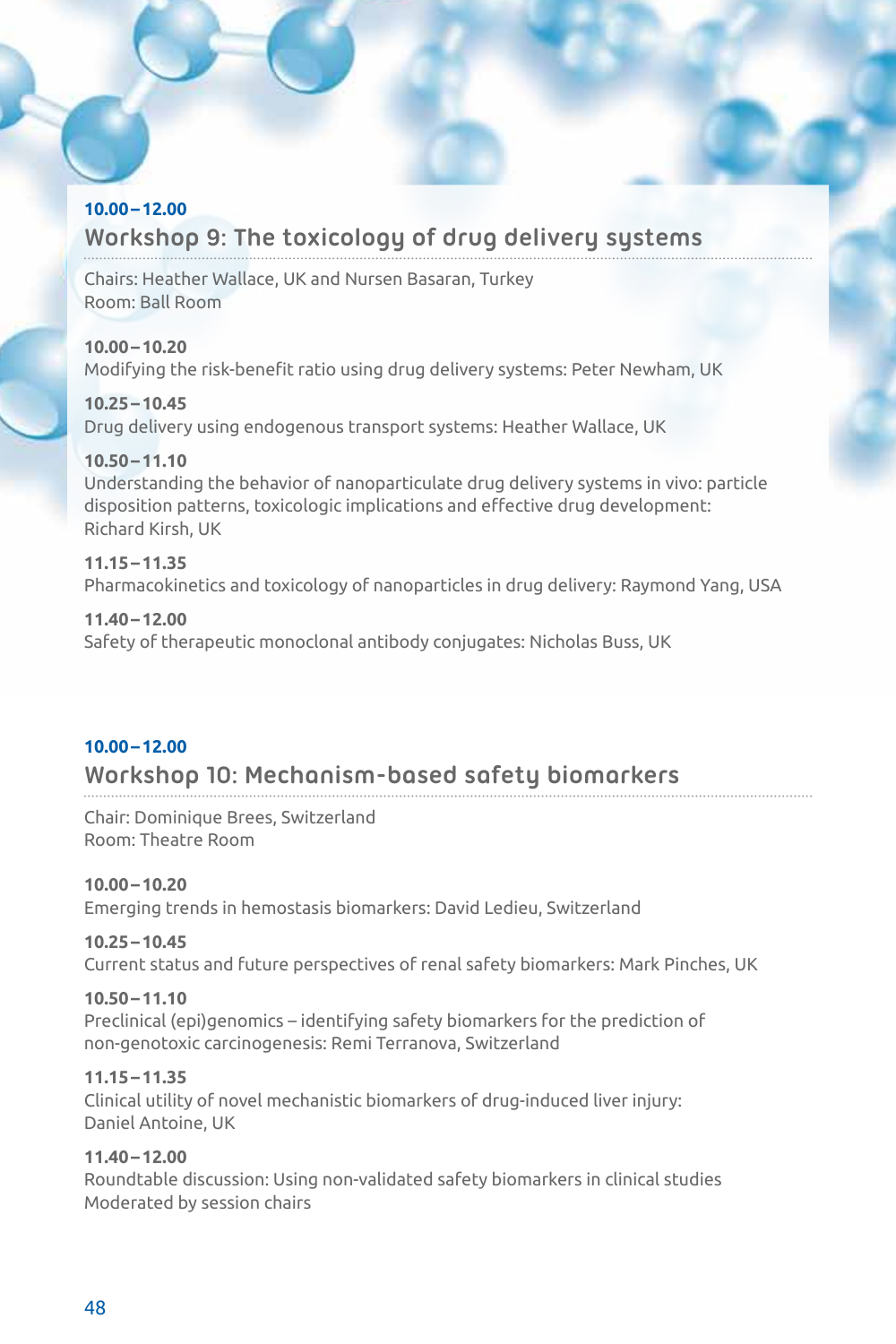# **10.00–11.45 Oral Session 3: Nanotoxicology, Immunotoxicology & Dermatoxicology**

Chair: Ioannis Trantakis, Switzerland Room: Harder 1+2

# **10.00 –10.15**

Transfer of engineered nanoparticles across the human placenta: Stefanie Grafmüller, Switzerland

# **10.15–10.30**

Use of 'same donor' endothelial cells and PBMC in co-culture to detect cytokine storm reactions to a TGN1412-like anti-CD28 antibody: A novel assay for biologic drug safety screening: Daniel Reed, UK

#### **10.30–10.45**

HLA haplotype determines hapten or p-i T cell reactivity to flucloxacillin: Werner J. Pichler, Switzerland

#### **10.45–11.00**

Use of cytotoxicity-based assays in the in vitro diagnosis of patients with Sevens-Johnson syndrome: Tatjana Pecaric Pekovic, Switzerland

#### **11.00–11.15**

A modified oral UV-LLNA in Balb/c mice to investigate phototoxicity mechanisms and pharmacokinetic properties in skin: Stéphanie Boudon, Switzerland

#### **11.15–11.30**

Relevance of in-vitro methods for the evaluation of eye and skin irritation/corrosion potential of aliphatic tertiary amines: Qiang Li, Germany

#### **11.30–11.45**

Animal-free studies in cosmetic ingredient industry: Perspective and strategy after a 10-year experience: Herve Ficheux, UK

# **10.00–11.00**

# **Exhibitor-hosted Session**

Room: Grimsel 1+2 Using the xCELLigence RTCA Cardio System for Assessment of Preclinical Cardiac Safety Assessment

Yama Abassi, ACEA Biosciences, Inc., USA For details see page 64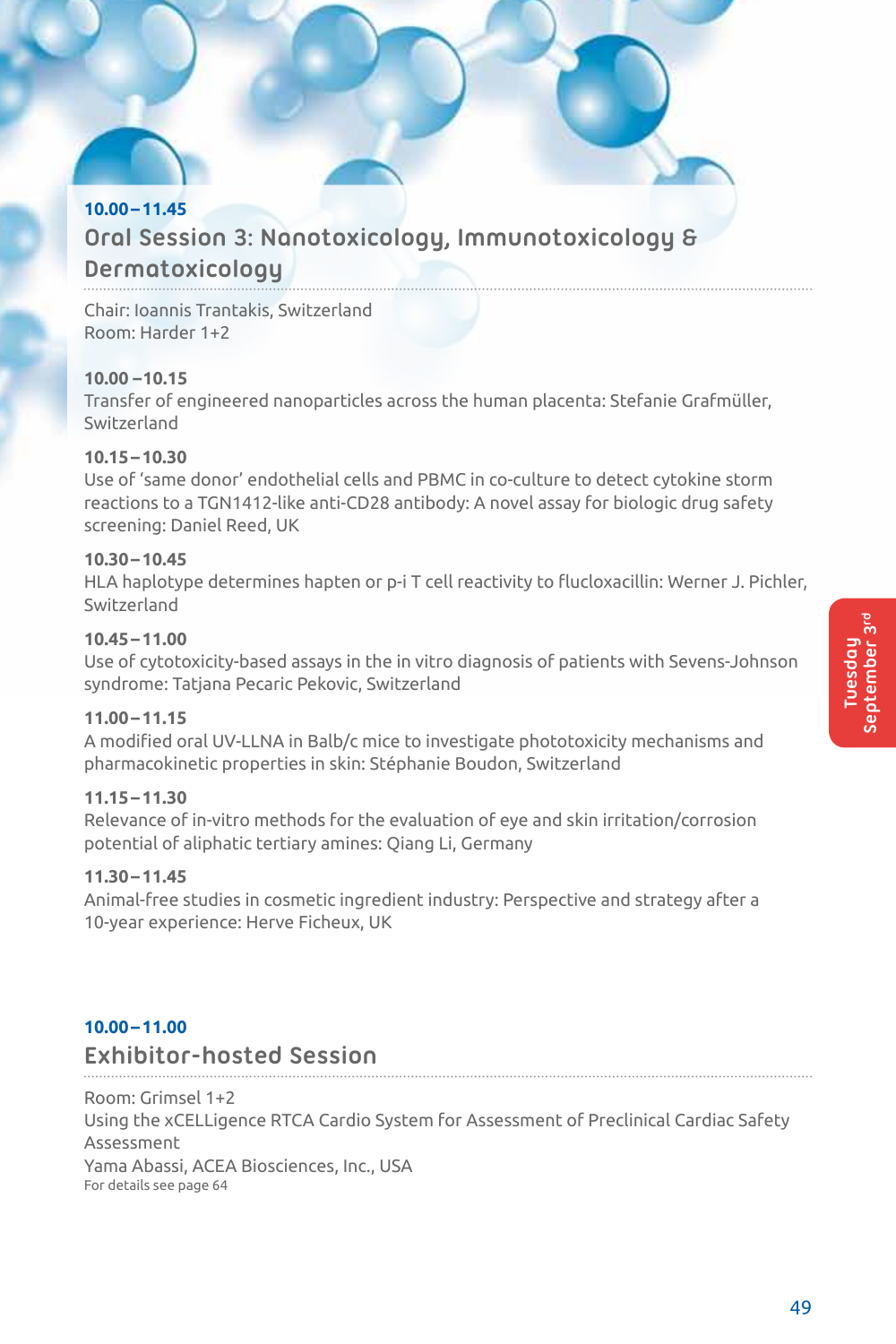# **12.00–13.00 Exhibitor-hosted Session**

Room: Brünig 1–3 3Rs: refinement techniques for Primates and their effect on data quality Helen Palmer, Huntington Life Sciences, UK For details see page 65

# **12.15–13.15 EUROTOX – SOT Debate: In the near foreseeable future, much of toxicity testing can be replaced by computational approaches**

EUROTOX Debater: George Loizou, UK SOT Debater: Rory B. Conolly, USA Chair: Aristidis Tsatsakis, Greece, President Elect EUROTOX and Co-chair: Norbert E. Kaminski, USA, President Elect SOT Room: Auditorium

# **13.30–15.30**

**Symposium 11: The Extended One Generation Reproductive Toxicity (EOGRT) assay – scientific challenges and regulatory implementation**

Chairs: Helen Håkansson, Sweden and Richard Vogel, Germany Room: Auditorium

**13.30–13.50** Practical experience of the EOGRTS protocol in use: Steffen Schneider, Germany

# **13.55–14.15**

Analysis of immune toxicity in the extended one-generation reproduction toxicity study: Aldert Piersma, The Netherlands

**14.20–14.40**

Analysis of developmental neurotoxicity: Sandra Allen, UK

**14.45–15.05**

Developmental toxicity in reproductive organs: Geertje Lewin, Germany

# **15.10–15.30**

Epigenetics: how genes and environment interact: Randy Jirtle, USA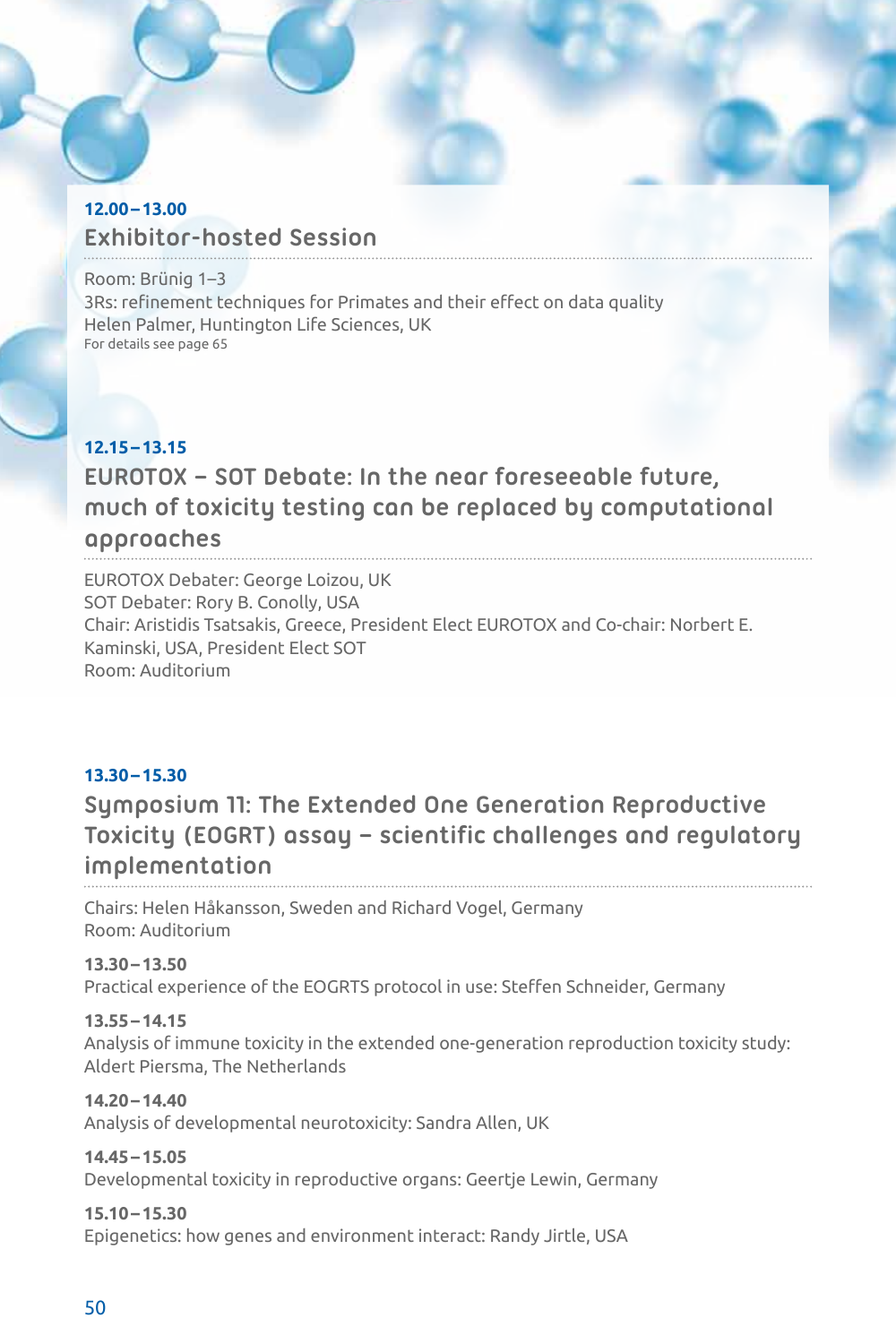# **13.30–15.30**

# **Symposium 12: Integration of human and environmental risk assessment – is it the future?**

Chairs: Inge Werner, Switzerland and Lothar Aicher, Switzerland

# Room: Theatre Room

This Symposium is sponsered by the Swiss Centre for Applied Human Toxicology and the Swiss Centre for Applied Ecotoxicology.

# **13.30–13.50**

HEROIC – an integrated European approach to the coordination of human and environmental risk assessment: Martin Wilks, Switzerland

# **13.55–14.15**

Environmental and drinking water risk assessment of substances which are toxic to humans or aquatic organisms – examples and options: Robert Kase, Switzerland

# **14.20–14.40**

Human risk assessment of drinking water residues from pharmaceuticals: environmental pathways, pharmacological potency and toxicity: Reinhard Länge, Germany

# **14.45–15.05**

Decision-making in human and environmental risk assessment using a weight of evidence approach: Philippe Ciffroy, France

# **15.10–15.30**

Application of probabilistic modelling techniques in human and environmental risk assessment: Ad Ragas, The Netherlands

# **13.30–15.30**

# **Workshop 11: New approaches to unravel toxicities based on compound activity observed in zebrafish**

Chair: Carles Callol, Spain Room: Ball Room

# **13.30–13.50**

Locomotor activity in zebrafish embryo and larva: alternative assays to evaluate the developmental neurotoxic potential of chemicals and drugs: Hilda Witters, Belgium

# **13.55–14.15**

Resolving the neuropharmacology of zebrafish sleep: Jason Rihel, UK

# **14.20–14.40**

The utility of the zebrafish for drug safety assessment: an industry perspective: Matthew Winter, UK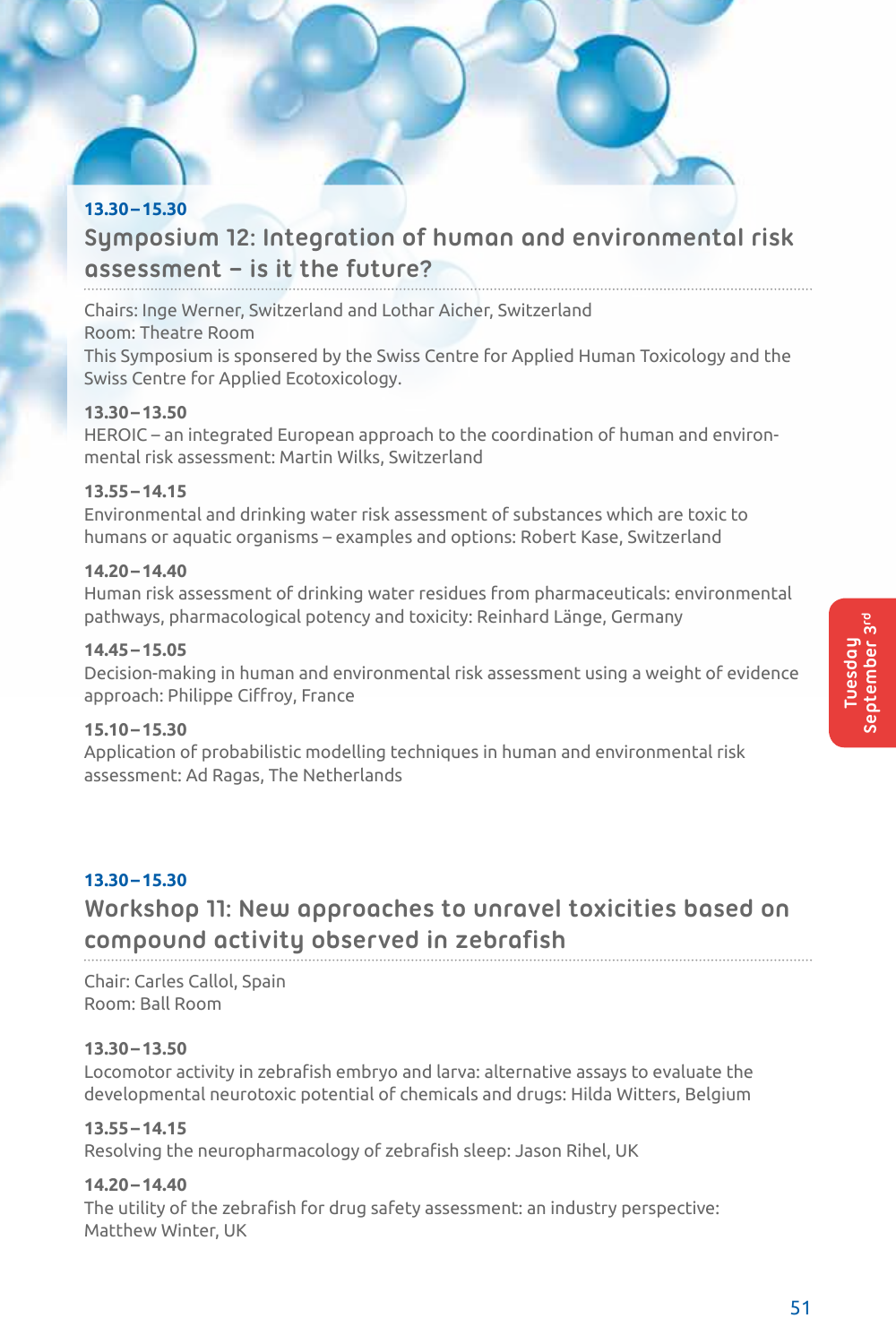**14.45–15.05** Predicting drug-induced hepatotoxicity in zebrafish larvae: Natalie Mesens, Belgium

**15.10–15.30** New approach to a predictive toxicity evaluation with a zebrafish assay: Ainhoa Alzualde, Spain

# **13.30–15.30**

# **Workshop 12: Identifying, assessing and managing allergens in food**

Chair: Yong Joo Chung, Switzerland Room: Brünig 1–3

**13.30–13.50**

Trends in food allergy and impact on public health: Jonathan Hourihane, Ireland

**13.55–14.15**

A regulator's approach to risk assessment of food allergens: Sue Hattersley, UK

# **14.20–14.40**

Identification of new food allergens of public health relevance: Geert Houben, The Netherlands

**14.45–15.05**

Experimental approaches to predict allergenic potential of novel food: Charlotte Madsen, Denmark

# **15.10–15.30**

Impact of processing on the allergenic potential of food: Clare Mills, UK

# **13.30–15.15**

# **Oral Session 4: Environmental toxicology, Food toxicology & Novel analytical techniques**

Chair: Rex FitzGerald, Switzerland Room: Harder 1+2

# **13.30–13.45**

Toxicogenomics to group environmental chemicals in vitro? Alessa Ignarski, Switzerland

# **13.45–14.00**

Toxicity of microcystin-deficient Planktothrix strains due to chlorine and sulfate containing aeruginosins: Esther Kohler, Switzerland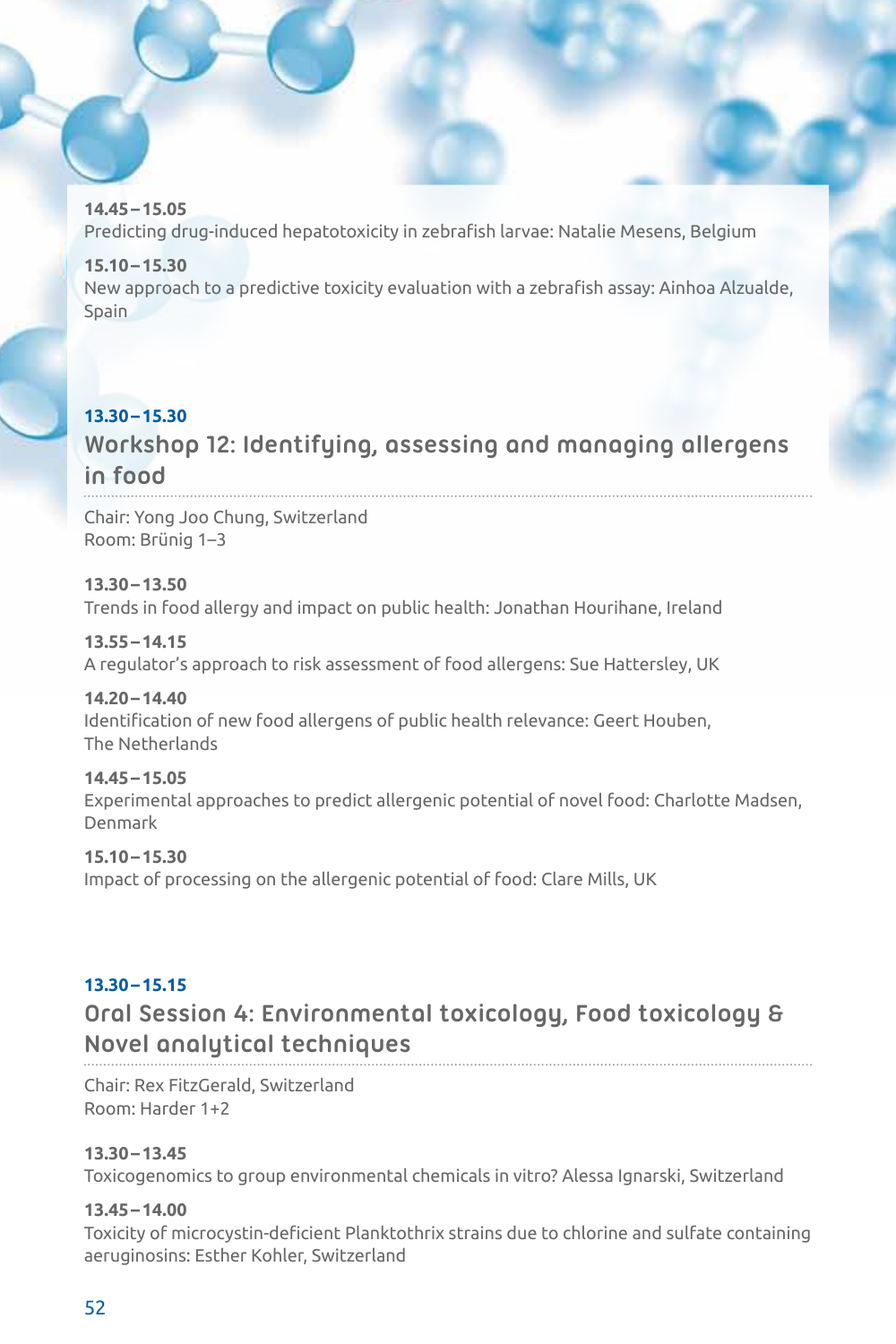#### **14.00–14.15**

Toxicological risk assessment in carbon capture and storage technology: Marcus Hillebrand, Germany

### **14.15–14.30**

Evidence for lipid signaling molecules in glycated protein preparations being responsible for the stimulation of inflammatory signaling in RAGE expressing cells – potential role of lysophosphatidic acid: Timo Buetler, Switzerland

# **14.30–14.45**

Liquid chromatographic determination of histamine in traditionally salted, smoked and frozen fish with relation to microbial load: Mohamed Mahmoud Deabes, Egypt

#### **14.45–15.00**

A refined surgical technique for telemetry in group housed macaques (M. fascicularis): Jörg Luft, Germany

# **15.00–15.15**

Less is more: Better toxicity data from fewer rodents using plasma microsampling: Anne Eichinger-Chapelon, Switzerland

### **16.00–18.00**

# **Symposium 13: Toxic injury to the lung: mechanisms and consequences**

Chairs: Martin Wilks, Switzerland and Daniela Pelclová, Czech Republic Room: Auditorium

#### **16.00–16.20**

Toxic lung injury associated with fever: mechanisms and outcome: Daniela Pelclová, Czech Republic

# **16.25–16.45**

Emerging occupational lung disorders caused by inhaled chemical agents: Benoit Nemery, Belgium

#### **16.50–17.10**

Pulmonary consequences of drug use: Bruno Mégarbane, France

# **17.15–17.35**

Pulmonary consequences of chemical warfare agent: Sulphur Mustard: Reza Afshari, Iran

#### **17.40–18.00**

New insights in the management of toxic acute lung injury: Dylan de Lange, The Netherlands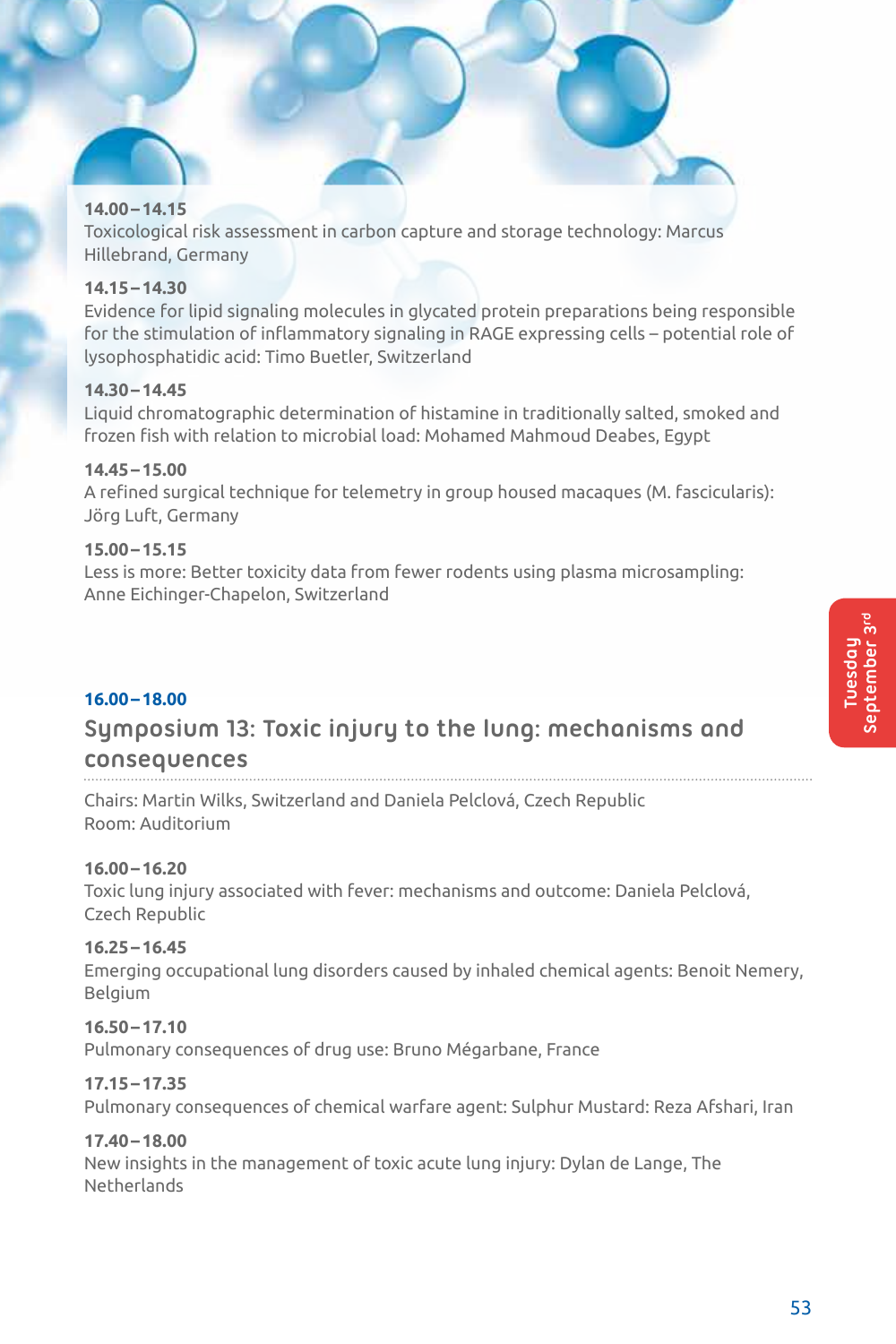# **16.00–18.00 Symposium 14: Cardiovascular toxicity in drug discovery and development**

Chair: Jean-Pierre Valentin, UK Room: Theatre Room

# **16.00–16.20**

Cardiovascular toxicity: understanding the issues, challenges and opportunities: Rashmi R. Shah, UK

#### **16.25–16.45**

Hazard identification and elimination: designing safe medicines: Laszlo Urban, USA

# **16.50–17.10**

Integrated cardiovascular risk assessment: a balancing act between risks and benefits: Tim Hammond, UK

# **17.15–17.35**

Mitigating and managing clinical cardiovascular risks: preserving effective medicines: Paul Volders, The Netherlands

### **17.40–18.00**

Translational cardiovascular toxicity: from animal to man and back: Jean-Pierre Valentin, UK

# **16.00–18.00**

# **Workshop 13: miRNAs: mechanisms and safety issues**

Chairs: Nancy Claude, France and Catherine de la Moureyre-Spire, France Room: Ball Room

# **16.00–16.20**

Non-coding RNA mechanisms and biomarkers of toxicity: from tissue to circulation: Jonathan Moggs, Switzerland

# **16.25–16.45**

Analysis of the expression, maturation and functioning of microRNAs in cancer: Jörg Hoheisel, Germany

# **16.50–17.10**

MicroRNAs as markers of drug-induced tissue perturbation and adaptation: Christopher Goldring, UK

# **17.15–17.35**

The role of microRNAs in the response to toxic insult: Martin Bushell, UK

# **17.40–18.00**

The HESI inter-laboratory miRNA Project: Catherine de la Moureyre-Spire, France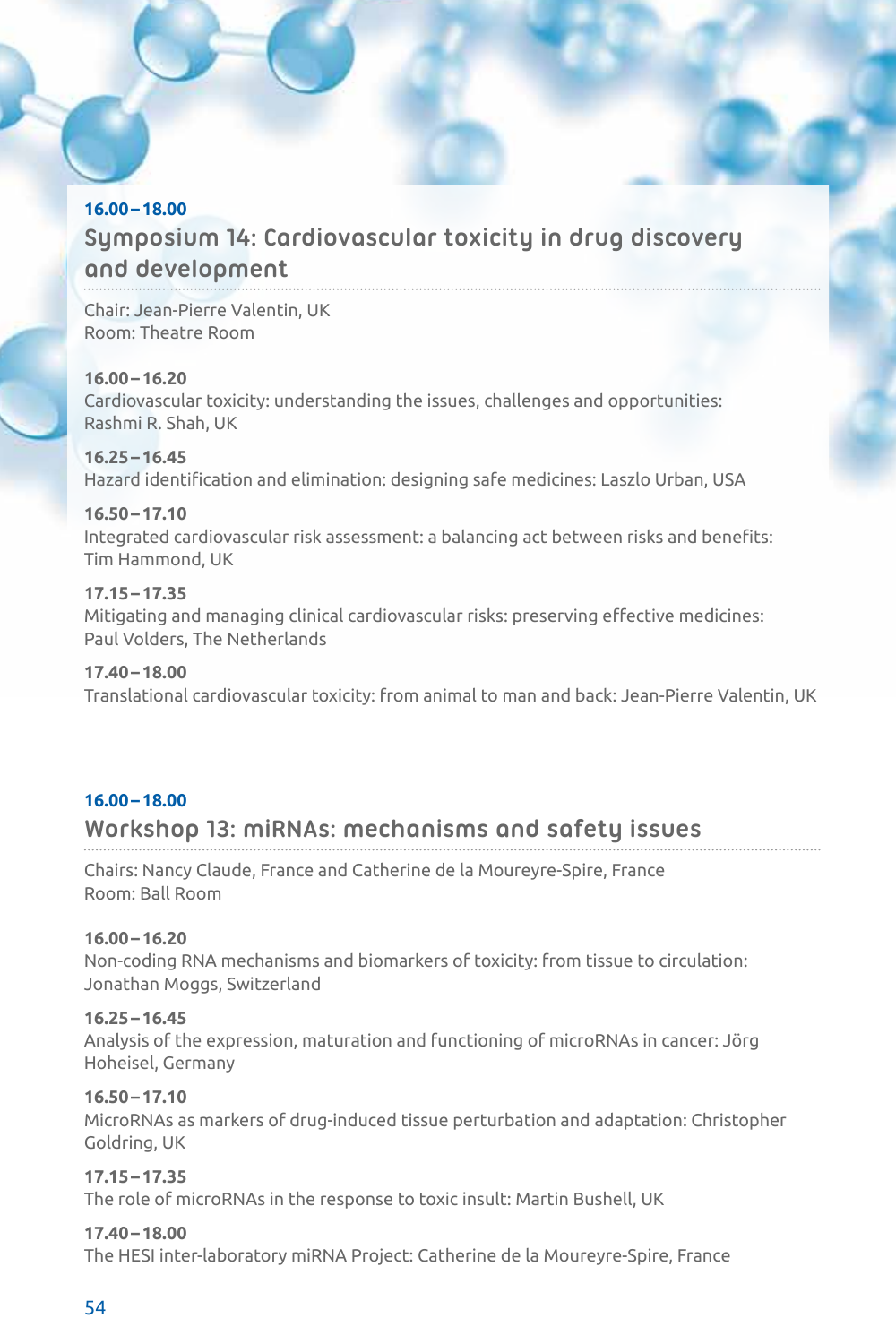# **16.00–18.00 Workshop 14: Addressing safety in the immature organism: about children's safety and risk-assessment**

Chairs: Jacqueline Carleer, Belgium and Georg Schmitt, Switzerland Room: Brünig 1–3 This Workshop is co-sponsered by Sequani Limited, UK.

**16.00–16.25** Introduction to the immature organism: Georg Schmitt, Switzerland

# **16.30–16.55**

Non-clinical safety in paediatric drug development: Jim Ridings, UK

# **17.00–17.25**

Juvenile safety testing for chemicals and pesticides: Aldert Piersma, The Netherlands

# **17.30–17.55**

Value of studies in juvenile animals for human risk assessment: John DeSesso, USA

# **16.00–17.30**

# **Oral Session 5: Genotoxicity, Carcinogenicity & Mechanisms in Toxicology**

Chair: Shana Sturla, Switzerland Room: Harder 1+2

# **16.00–16.15**

Dose-response of alkylation-induced colorectal carcinogenesis in MGMT-proficient and -deficient mice: Jörg Fahrer, Germany

# **16.15–16.30**

Breast cancer in danish women: A prospective case-control study on breast cancer risk upon exposure to perfluorinated compounds: Eva Cecilie Bonefeld-Jorgensen, Denmark

# **16.30–16.45**

The ToxTracker assay: Unveiling the carcinogenic properties of chemicals: Giel Hendriks, The Netherlands

# **16.45–17.00**

Noncanonical activation of ATR-p53 axis by DNA-protein crosslinks controls cell death responses to formaldehyde: Anatoly Zhitkovich, USA

# **17.00–17.15**

The role of rat and human CYP enzymes in okadaic acid-associated toxicity: Franziska Kolrep, Germany

# **17.15–17.30**

FRET-based analysis of the interaction between mEH and CYP: Anette Orjuela, Switzerland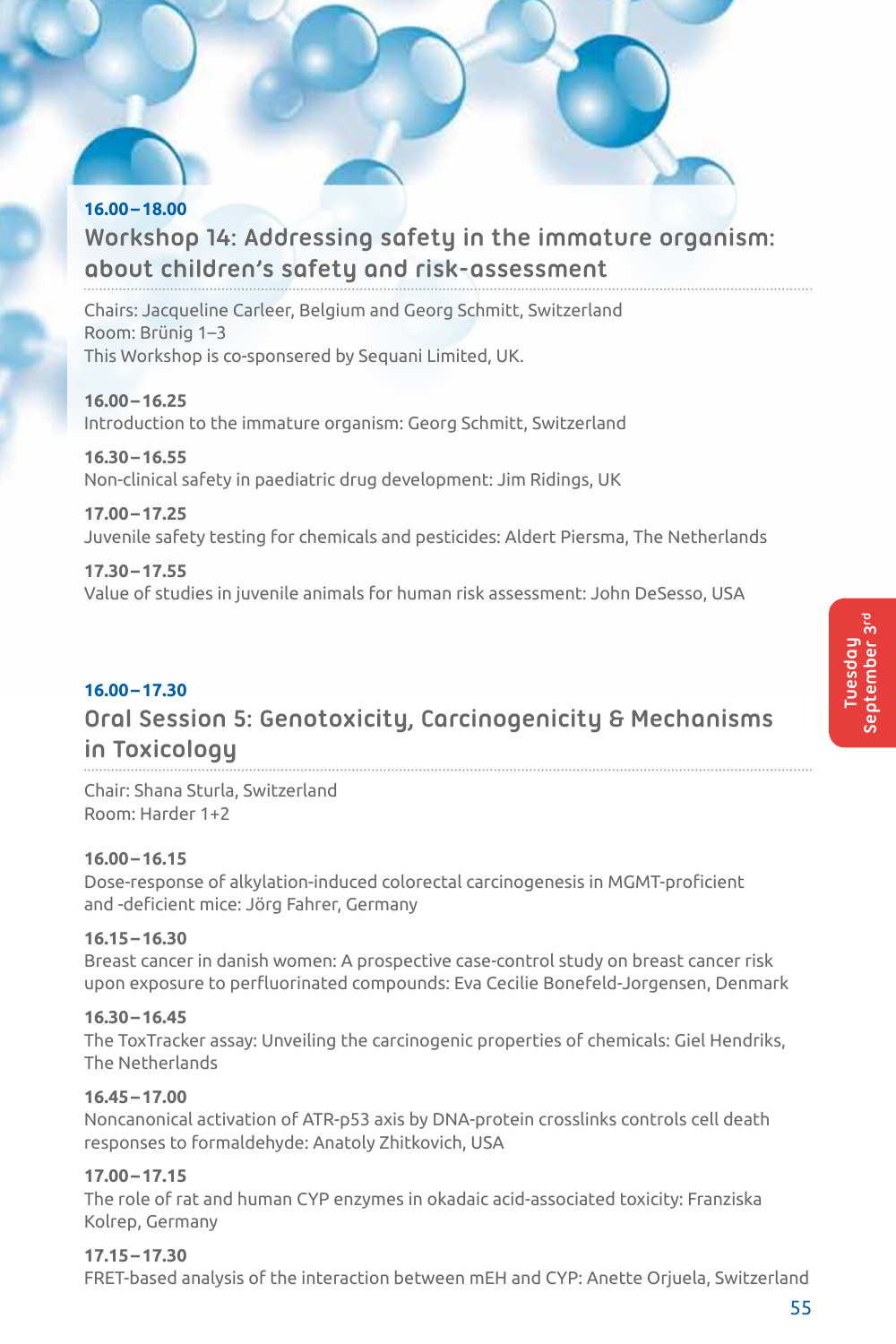# **Wednesday, September 4th, 2013**

# **08.30–10.30**

# **Symposium 15: Tiered approaches to assess complex mixtures**

Chairs: Heli Hollnagel, Switzerland and Martin van den Berg, The Netherlands Room: Auditorium This Symposium is sponsored by ECETOC.

# **08.30–08.50**

Current concepts in mixture toxicology and risk assessment: Herman Autrup, Denmark

#### **08.55–09.15**

Testing mixtures in vivo at human-relevant exposure levels: Steffen Schneider, Germany

#### **09.20–09.40**

Application of the combined decision tree to surface water data from Switzerland, UK, and other EU countries: Marion Junghans, Switzerland

#### **09.45–10.05**

Application of the decision tree methodology to human health endpoints for multi-constituent chemical formulations: Heli Hollnagel, Switzerland

#### **10.10–10.30**

Grouping approaches and the development of mechanism of action information for use in the decision tree: Angelo Moretto, Italy

# **8.30–10.30**

# **Symposium 16: New developments in "omics" for use in risk assessment**

Chairs: Michael Schwarz, Germany and Bennard van Ravenzwaay, Germany Room: Theatre Room This Symposium is sponsored by ECETOC and ECPA.

#### **08.30–08.50**

The challenges and opportunities to identify modes of action using toxicogenomics: Richard Currie, UK

# **08.55–09.15**

Integrating genomics into the AOP framework: Chris Corton, USA

#### **09.20–09.40**

The use of toxicogenomics for cancer risk identification and assessment, Jos Kleinjans, The Netherlands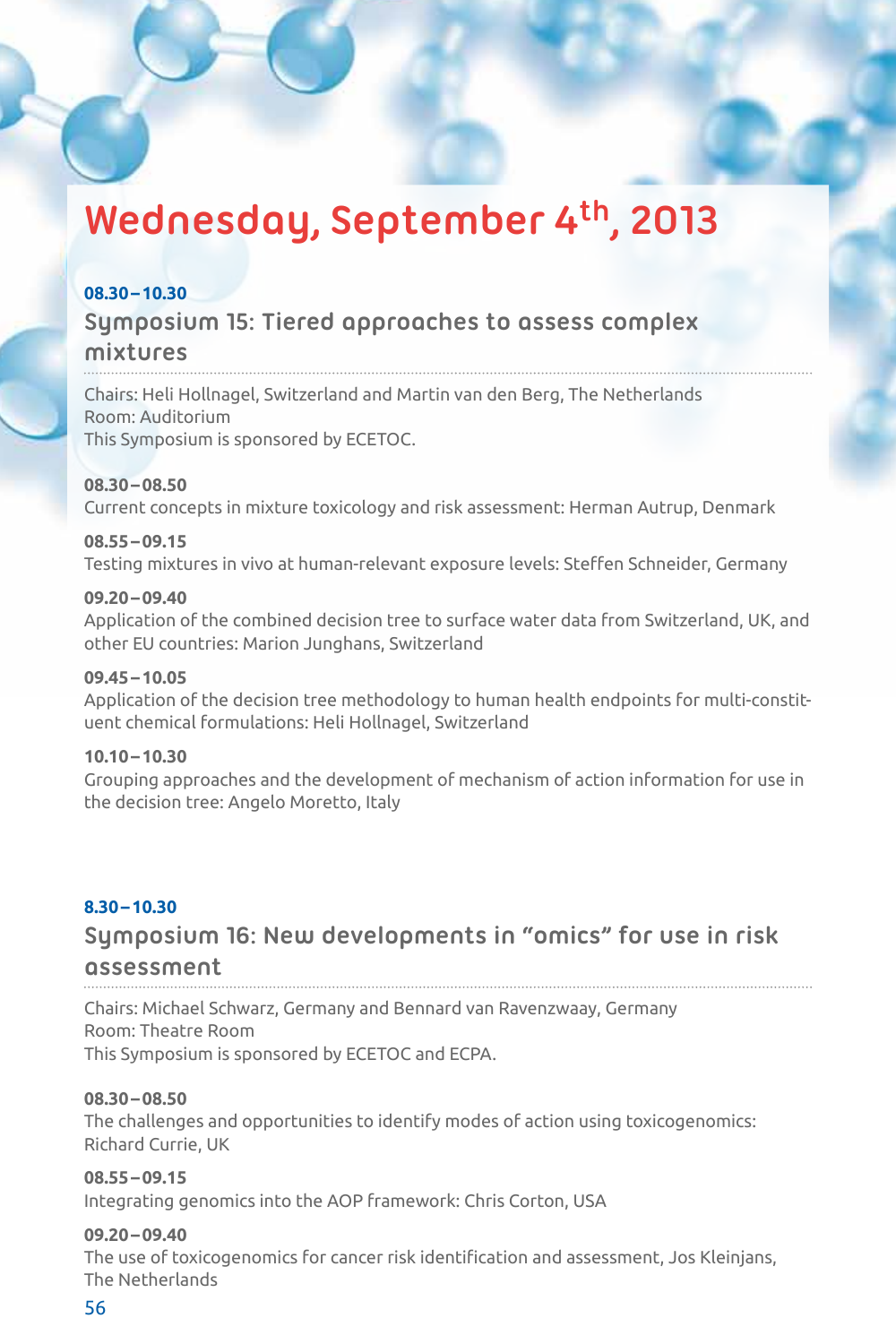# **09.45–10.05**

Metabolomics & REACH: quantitative biological activity relationships: Bennard van Ravenzwaay, Germany

# **10.10–10.30**

Qualitative and quantitative aspects of omics data: can we improve our risk assessment using these technologies ? Saskia van der Vies, The Netherlands

# **8.30–10.30 Workshop 15: Translational imaging in non-clinical safety applications**

Chair: Markus Stephan-Gueldner, Switzerland Room: Brünig 1–3

#### **08.30–08.50**

Magnetic resonance histology: Cool images – but who cares? Allan Johnson, USA

#### **08.55–09.15**

Towards PET imaging of Kupffer cell activity: Erik de Vries, The Netherlands

#### **09.20–09.40**

Echocardiography in non-clinical safety studies: adding value, and increasing acceptance and application: Robert W. Coatney, USA

# **09.45–10.05**

Potential of in-vivo imaging for DART assessment in primates: Gerhard Weinbauer, Germany

# **10.10–10.30**

Revolutionizing biomedical optical imaging with multispectral optoacoustic tomography (MSOT): Vasilis Ntziachristos, Germany

# **8.30–10.30**

# **Workshop 16: Predicting chronic toxicity to establish level of safety concern in absence of toxicological data**

Chairs: Elena Lo Piparo, Switzerland and Benoît Schilter, Switzerland Room: Grimsel 1+2

#### **08.30–08.50**

Integration of in silico models to establish safety concern of food chemicals: the ILSI-Europe proposal: Benoît Schilter, Switzerland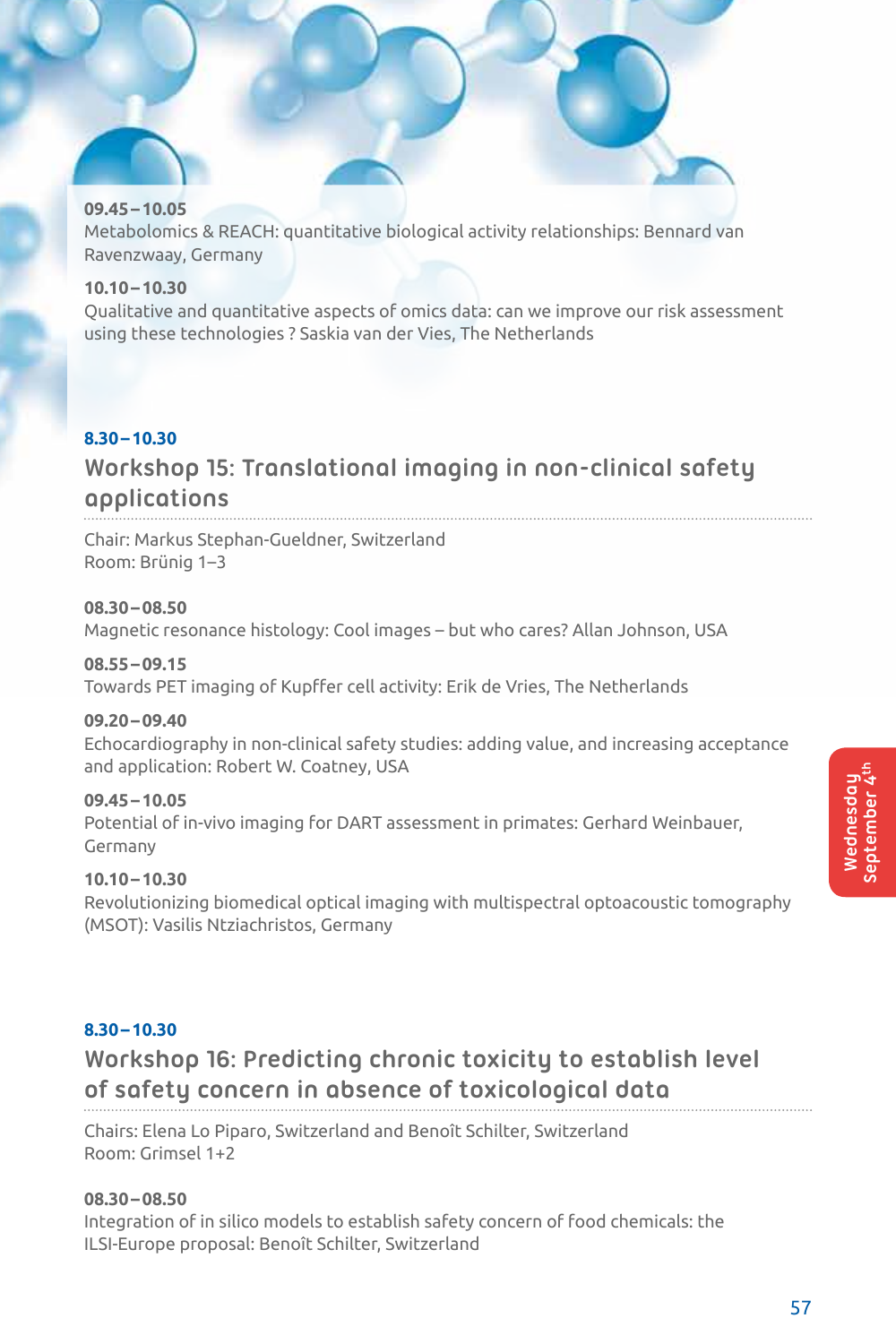**08.55–09.15** Applying read-across for quantitative chronic toxicity prediction: Mark Cronin, UK

**09.20–09.40**

QSAR approach to predict chronic toxicity and carcinogenicity potency: state of the art: Elena Lo Piparo, Switzerland

**09.45–10.05** VirtualToxLab – In silico prediction of the toxic potential of drugs and chemicals: Angelo Vedani, Switzerland

**10.10–10.30** Potential of short-term biological assays to quantitatively predict chronic toxicity: Alexander Tropsha, USA

# **11.00–13.00**

# **Symposium 17: Reactive metabolites and drug toxicity: contribution, mechanisms and novel approaches**

Chairs: Nico Vermeulen, The Netherlands and Hilmi Orhan, Turkey Room: Auditorium

# **11.00–11.25**

Target organs and cellular reactivity of drug metabolites: Hilmi Orhan, Turkey

# **11.30–11.55**

Reactive metabolites in drug discovery and development: approaches to risk mitigation: Thomas Baillie, USA

# **12.00–12.25**

Translational strategies for identifying chemically reactive metabolites as cause for Adverse Drug Reactions: Nico Vermeulen, The Netherlands

# **12.30–12.55**

Clinical relevance of drug bioactivation: Kevin Park, UK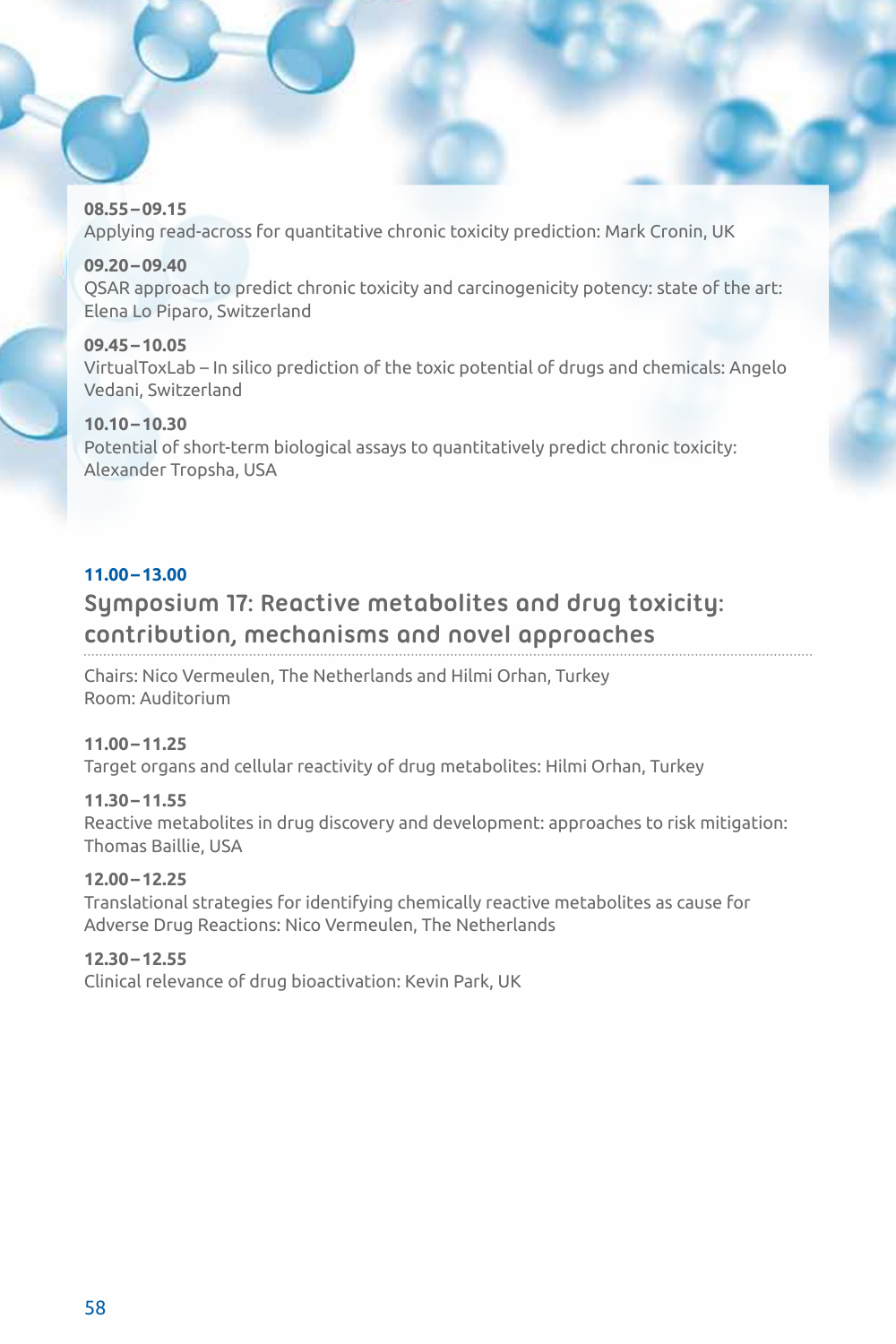# **11.00–13.00 Symposium 18: Nuclear receptors integrate metabolic and environmental signals to regulate cell fate**

Chairs: Ronald Tjalkens, USA and Eva Cecilie Bonefeld-Jørgensen, Denmark Room: Theatre Room

# **11.00–11.25**

Aryl Hydrocarbon receptor (AhR) regulation of inflammation and cancer: Michael Platten, Germany

# **11.30–11.55**

The orphan receptor NR4A1 (TR3/Nur77) as a drug target for cancer chemotherapy: Stephen Safe, USA

# **12.00–12.25**

Non-genomic responses of nuclear receptors to environmental signals: Xiao-kun Zhang, China

# **12.30–12.55**

Neuroinflammatory injury and NR4A receptors: Ronald Tjalkens, USA

# **11.00–13.00**

# **Workshop 17: Assessment of azo dyes and aromatic amines in food additives, cosmetics and consumer products**

Chairs: Thomas Platzek, Germany and Rex FitzGerald, Switzerland Room: Harder 1+2

# **11.00–11.20**

Overview on toxicity and exposure to azo dyes and aromatic amines: Thomas Platzek, Germany

# **11.25–11.45**

Re-evaluation of azo dyes as food additives: problems encountered: Iona Pratt, Ireland

# **11.50–12.10**

Allergies and hair dyes: Wolfgang Uter, Germany

# **12.15–12.35**

Metabolism of oxidative hair dyes in the skin and the organism: Gerhard Nohynek, France

# **12.40–13.00**

Toxicity of non-regulated aromatic amines from azo dyes in textiles: knowns and unknowns: Beat Brüschweiler, Switzerland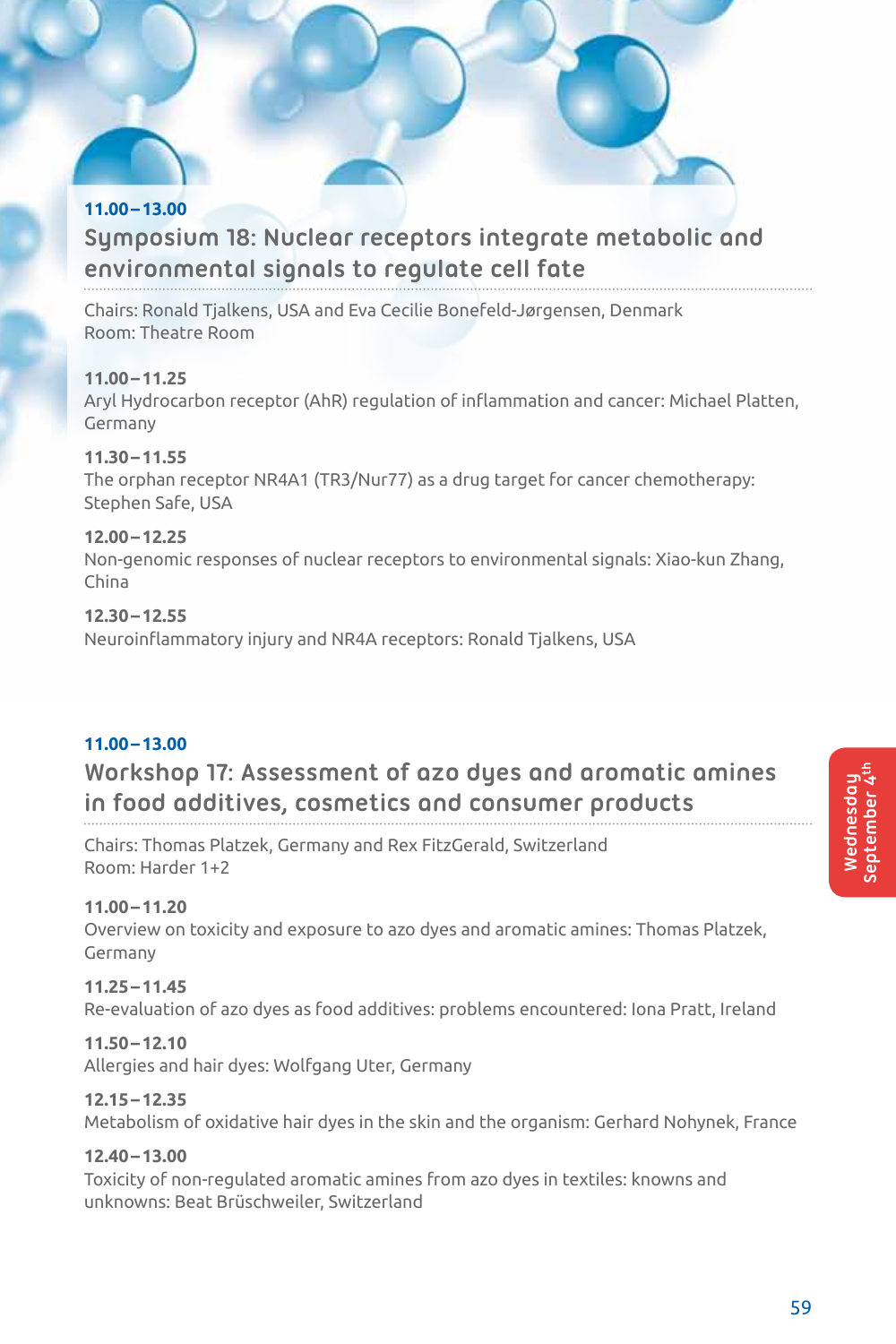# **11.00–13.00**

# **Workshop 18: Ecological risk assessment in the 21st century: taking into account mechanistic data**

Chairs: Claus Svendsen, UK and Jean-Lou Dorne, Italy Room: Brünig 1–3

#### **11.00–11.20**

Using OMICS in ecological risk assessment: where do we stand? Peter Kille, UK

# **11.25–11.45**

The promise of ecotoxicogenomics for detecting adverse contaminant effects in non-model species: Inge Werner, Switzerland

# **11.50–12.10**

Functional toxicogenomics in bees: recent advances towards mechanism-based risk assessment: Reed M. Johnson, USA

# **12.15–12.35**

Using OMICS technologies to unravel mechanisms of toxicity from endocrine disruptors in aquatic species: Nancy Denslow, USA

# **12.40–13.00**

Toxicokinetic interactions of chemical mixtures in ecotoxicology: critical issues: Jean-Lou Dorne, Italy

# **11.00–13.00**

# **Oral Session 6: Neurotoxicology, Developmental Toxicology & miRNAs**

Chair: Michael Arand, Switzerland Room: Grimsel 1+2

# **11.00–11.15**

Enhanced intranasal delivery of Gemcitabine to the central nervous system: Mansi Krishan, USA

# **11.15–11.30**

"Ecstasy" impairs mitochondrial trafficking in hippocampal neurons by a Tau phosphorylation-dependent mechanism involving GSK3ß: Félix Carvalho, Portugal

# **11.30–11.45**

Effects of neurotoxic compounds on functional three-dimensional neural tissues derived from hESCs: Luc Stoppini, Switzerland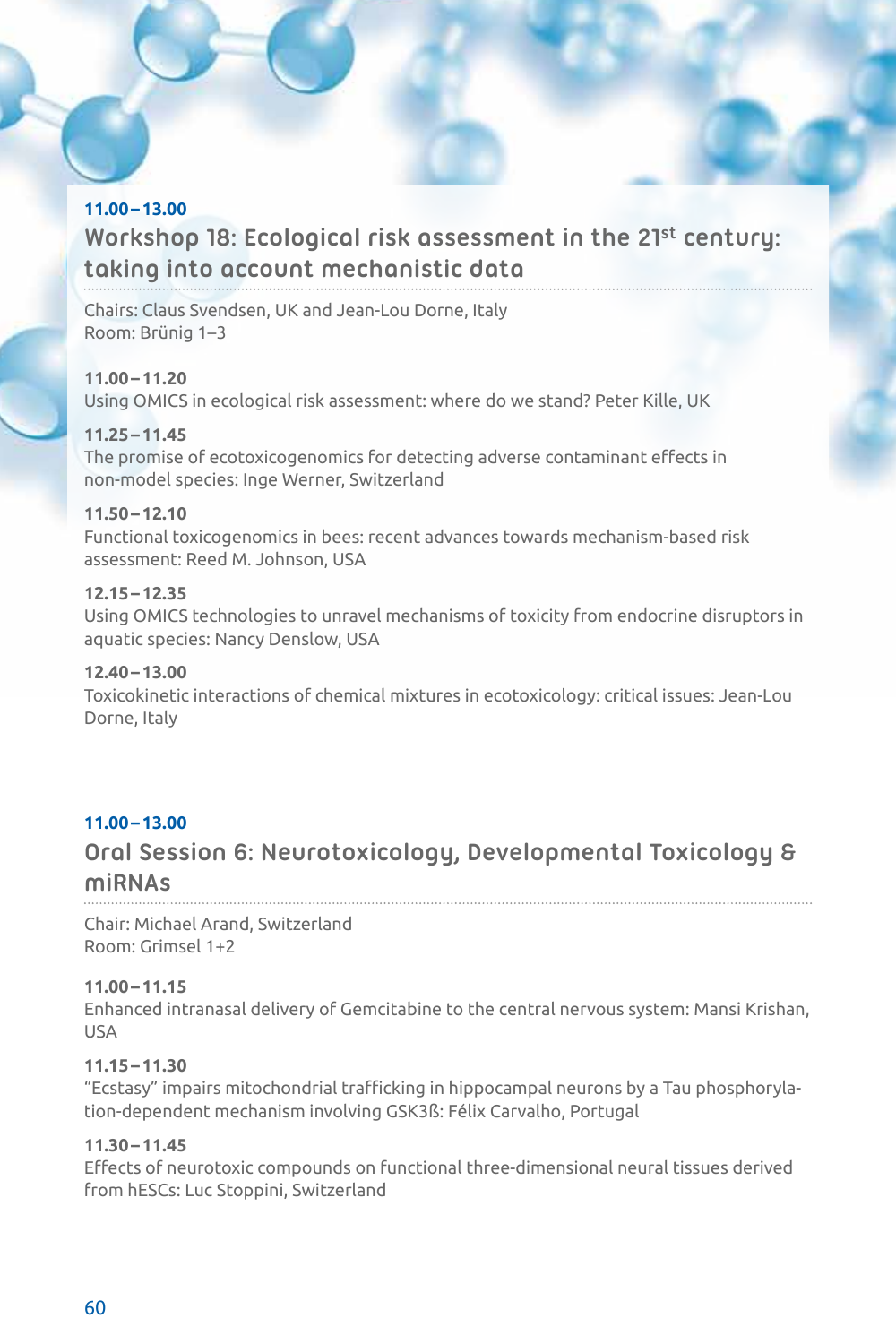#### **11.45–12.00**

miRNomics, metabolomics and 3D neuronal differentiation of LUHMES progenitor cells as an in vitro model for DNT studies, Lena Smirnova, USA

### **12.00–12.15**

MiRNA-210 modulates nickel-induced hypoxic responses by repressing the iron-sulfur cluster assembly proteins ISCU1/2: Min-Di He, China

#### **12.15–12.30**

miRNA profiling as a tool for developmental neurotoxicity pathway analysis in human in vitro model: Anna Price, Italy

# **12.30–12.45**

Using adverse outcome pathway genes to assess developmental toxicity of compounds in a mouse stem cell system: Marc Teunis, The Netherlands

#### **13.10–14.10**

# **Closing Ceremony**

Chair: Ruth Roberts, President of EUROTOX, UK Room: Auditorium

#### **Farewell address**

Thomas Weiser, President of the EUROTOX 2013 Congress, Switzerland

#### **Award ceremony**

Ruth Roberts, President of EUROTOX, UK

**Presentation of the EUROTOX 2014 Congress in Edinburgh, UK** Heather Wallace, President of the EUROTOX 2014 Congress, UK

Closing of the EUROTOX 2013 Congress Ruth Roberts, President of EUROTOX, UK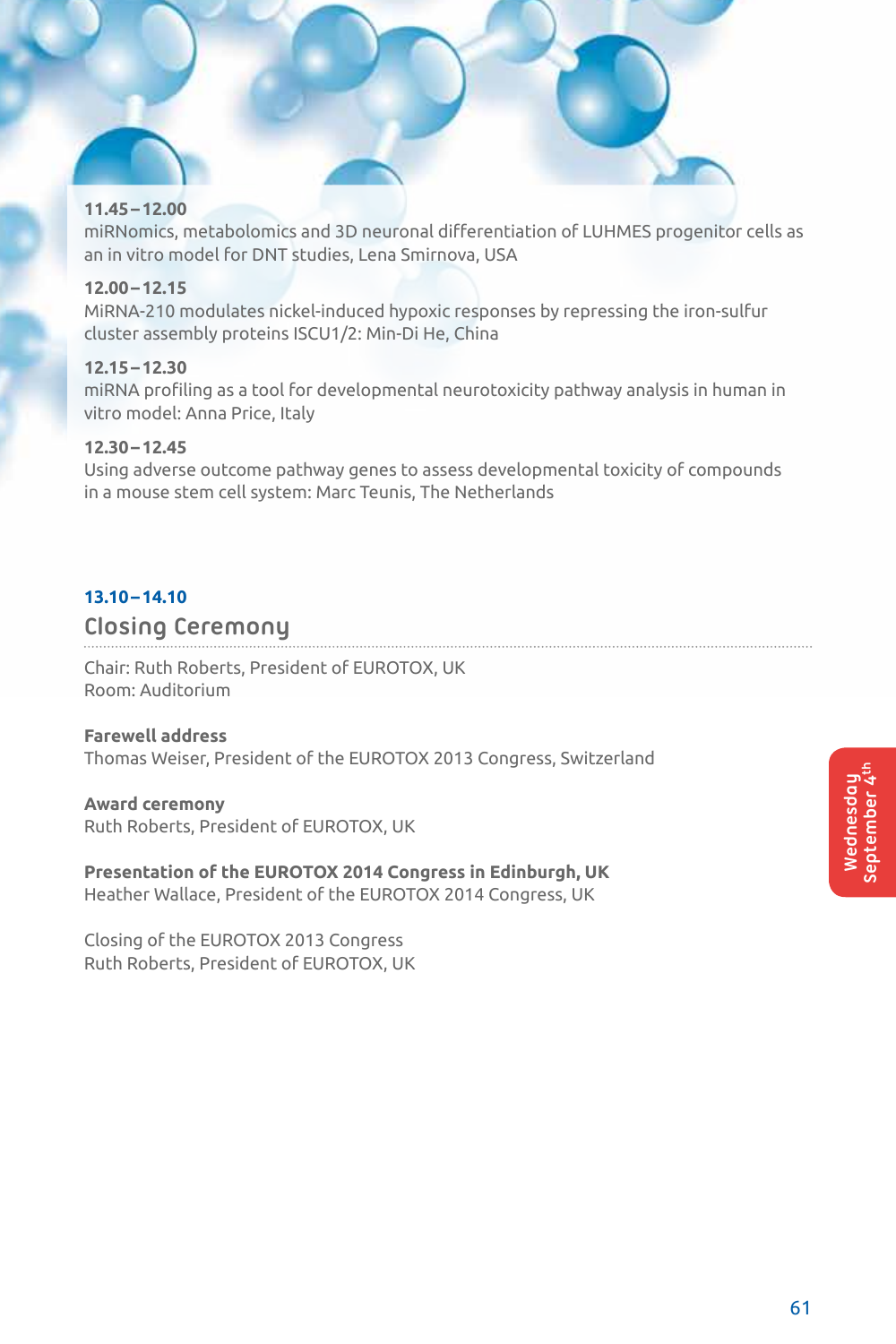# **Sponsor/Exhibitor-hosted Sessions**

# **Monday, September 2nd, 2013**

# **10.00–11.00 Exhibitor-hosted Session MPI Research**

Room: Grimsel 1+2 How Do I Get Into Phase 1 Trials With My Compound? Scott Boley, USA

Once a company has selected their lead compound, the next phase is determining which nonclinical studies need to be conducted to support taking the lead compound into the first clinical trials. Unfortunately this question does not have a straightforward answer since the approach taken is entirely dependent on the test article type (small molecule, biopharmaceutical, device), clinical indication (life threatening, non-life threatening), and planned Phase I trial design (route and regimen). This presentation outlines the nonclinical studies that should be considered in designing a strategy to support your initial IND application. Examples from small molecules to biopharmaceuticals to botanicals, oncology to pediatric indications, will be covered. This information will provide a solid basis for understanding the numerous factors influencing the nonclinical approach needed to progress into the clinic.

# **13.00–14.00 Sponsor-hosted Session Evidence-based Toxicology Collaboration**

Room: Grimsel 1+2 Chair: Thomas Hartung, USA

Evidence-based approaches, which were pioneered in medicine, provide the means to transparently, objectively, and consistently assess the evidence bearing on questions in medicine or other fields of science. The Evidence-based Toxicology Collaboration (EBTC) was formed to translate the principles and approaches of Evidence-based Medicine/Health Care to toxicology. The EBTC comprises stakeholders in academia, industry, and government seeking to strengthen decision-making in safety sciences, and thereby enhance confidence in the process by which scientific evidence is assessed. The EBTC is primarily interested in assessing the performance of the toxicological test methods and addressing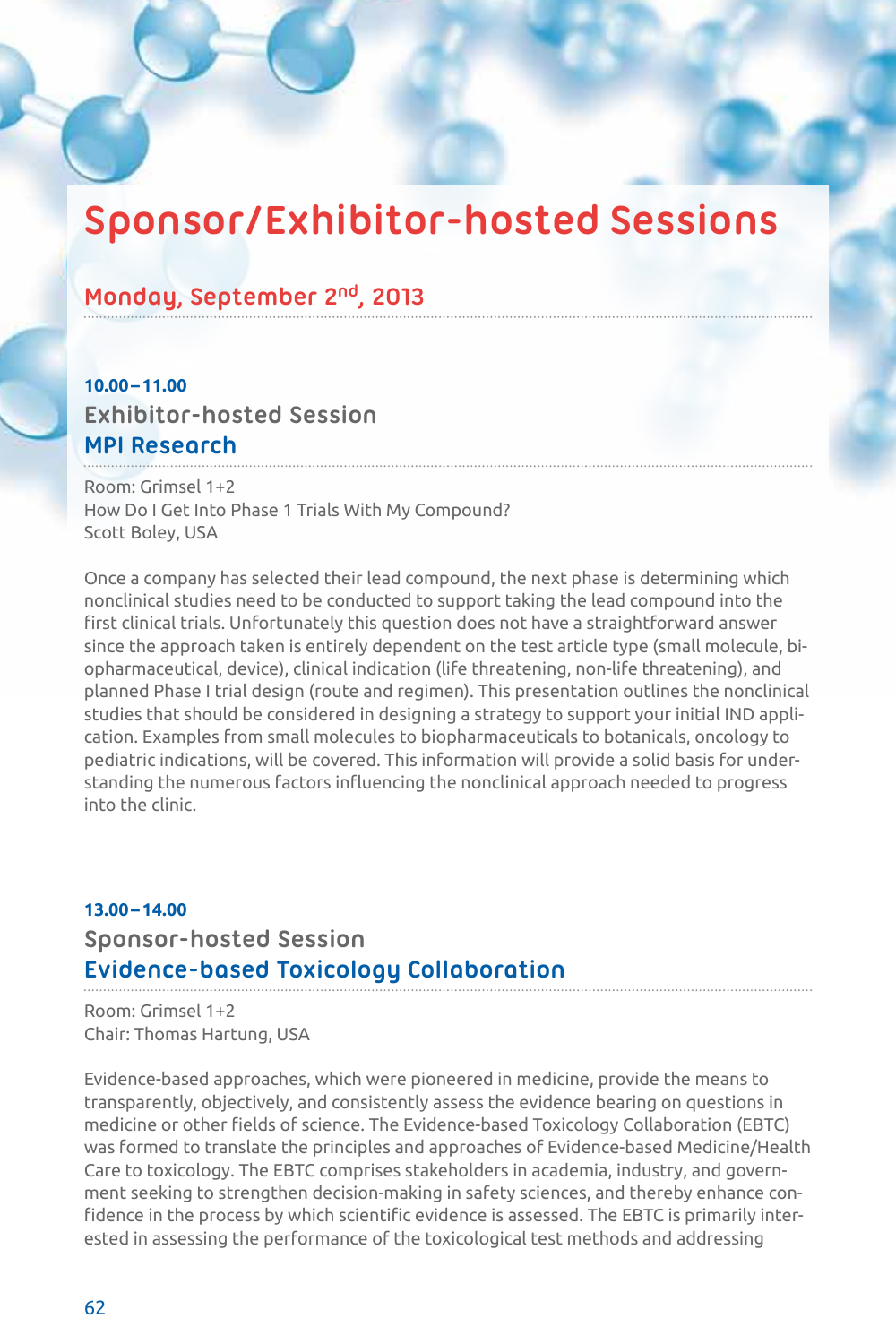questions about the safety of substances to human health and the environment. The EBTC's efforts are timely, as there is growing interest in applying systematic reviews in toxicology, which would be facilitated by a toxicology ontology, be as well as a growing recognition that new test assessment approaches are needed, for example in the context of composing and assessing integrated testing strategies.

#### **13.00–13.20**

Evidence-based Toxicology (EBT) and the EBT Collaboration: Sebastian Hoffmann, Germany

# **13.20–13.40**

EBT and Integrated Testing Strategy: Thomas Hartung, USA

#### **13.40–14.00**

Toxicology Ontology Development supporting Evidence-based Approaches in Predictive Toxicology: Barry Hardy, Switzerland

#### **13.00–14.00**

# **Exhibitor-hosted Session**

# **AnaPath and collaborating groups**

Room: Harder 1+2 Pathology Evaluation involved in the Development of ATMPs K. Weber, AnaPath GmbH, Oberbuchsiten, Switzerland J. Füner, preclinics GmbH, Potsdam, Germany S. Gähler, AnaPath GmbH, Oberbuchsiten, Switzerland H. Hofman-Hüter, BSL Bioservice Scientific Laboratories GmbH, Planegg, Germany O. Janke, preclinics GmbH, Potsdam, Germany J. Lehmann, Fraunhofer Institute for Cell Therapy and Immunology, Germany W. Riedel, BSL Bioservice Scientific Laboratories GmbH, Planegg, Germany K. Weidemann, BSL Bioservice Scientific Laboratories GmbH, Planegg, Germany

ATMPs (Advanced Therapy Medicinal Products) consist of three major therapeutical groups including gen therapeutics, somatic cell therapeutics, and engineered tissues. A number of ATMPs are classified and listed under the 'Summaries of scientific recommendations on classification of advanced-therapy medicinal products' by the EMA. All ATMPs contain partially or consist fully of living cells or tissues. A further option is the combination of ATMPs with medical devices. Therefore, ATMPs are complex, and the preclinical testing differs in many aspects from 'classical' testing strategies.

The use of many different species including diseases models as well as the complex application of molecular biology approaches and the usage of an extended armamentarium to trace ATMPs in vivo not alone cause changes in the way of classical pathology evaluation. The presentation will show examples on strategies of pathology evaluation during the development of ATMPs.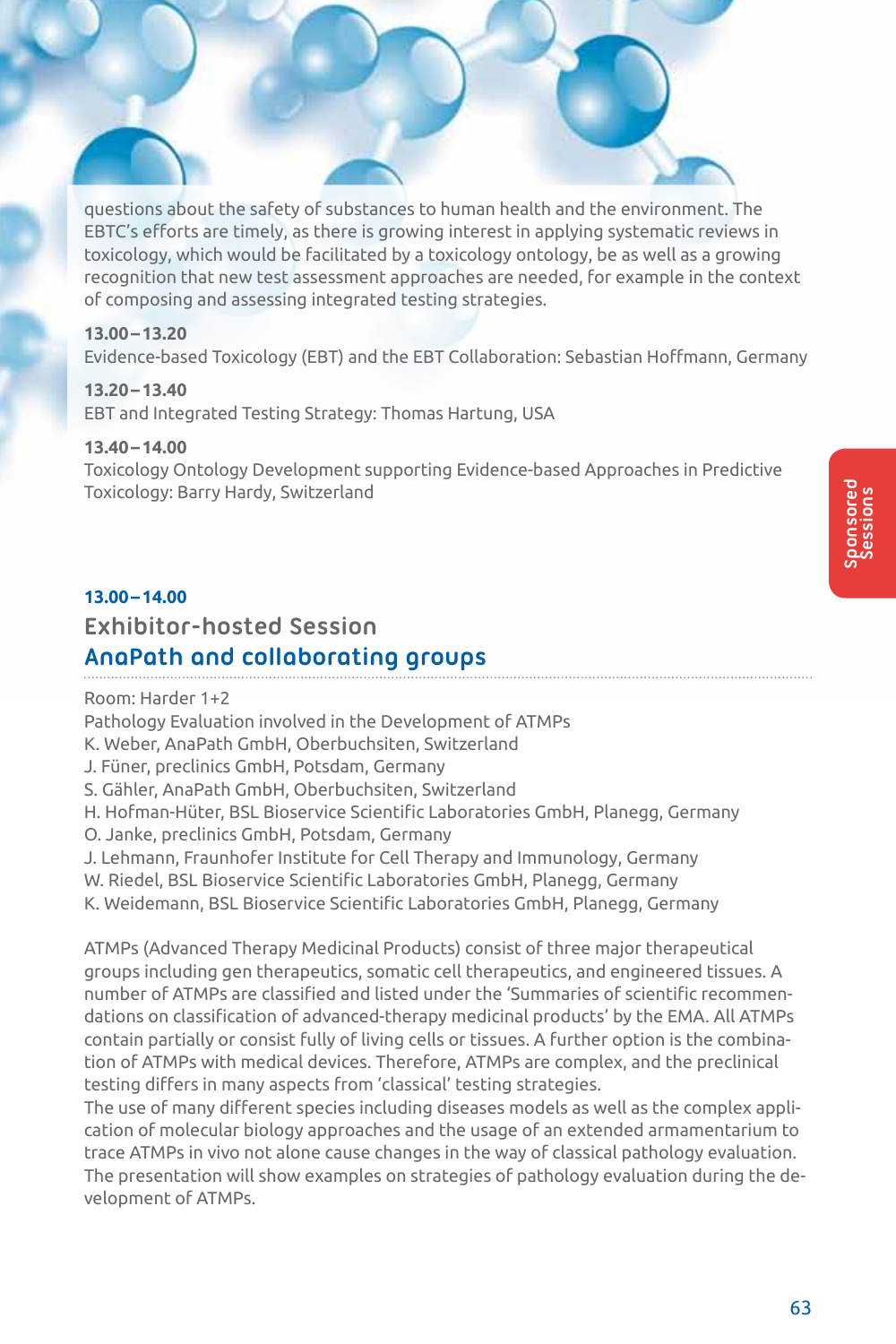# **Tuesday, September 3rd, 2013**

# **10.00–11.00 Exhibitor-hosted Session ACEA Biosciences, Inc.**

Room: Grimsel 1+2 Using the xCELLigence RTCA Cardio System for Assessment of Preclinical Cardiac Safety Assessment Yama Abassi, USA

Cardiac toxicity is a major concern in drug development and it is imperative that clinical candidates are thoroughly tested for adverse effects earlier in the drug discovery process. In this presentation we will discuss the utility of ACEA Biosciences xCELLigence RTCA Cardio System in conjunction with stem cell derived cardiomyocytes for assessment of compound risk in the drug discovery process. The system was validated using stem cell-derived